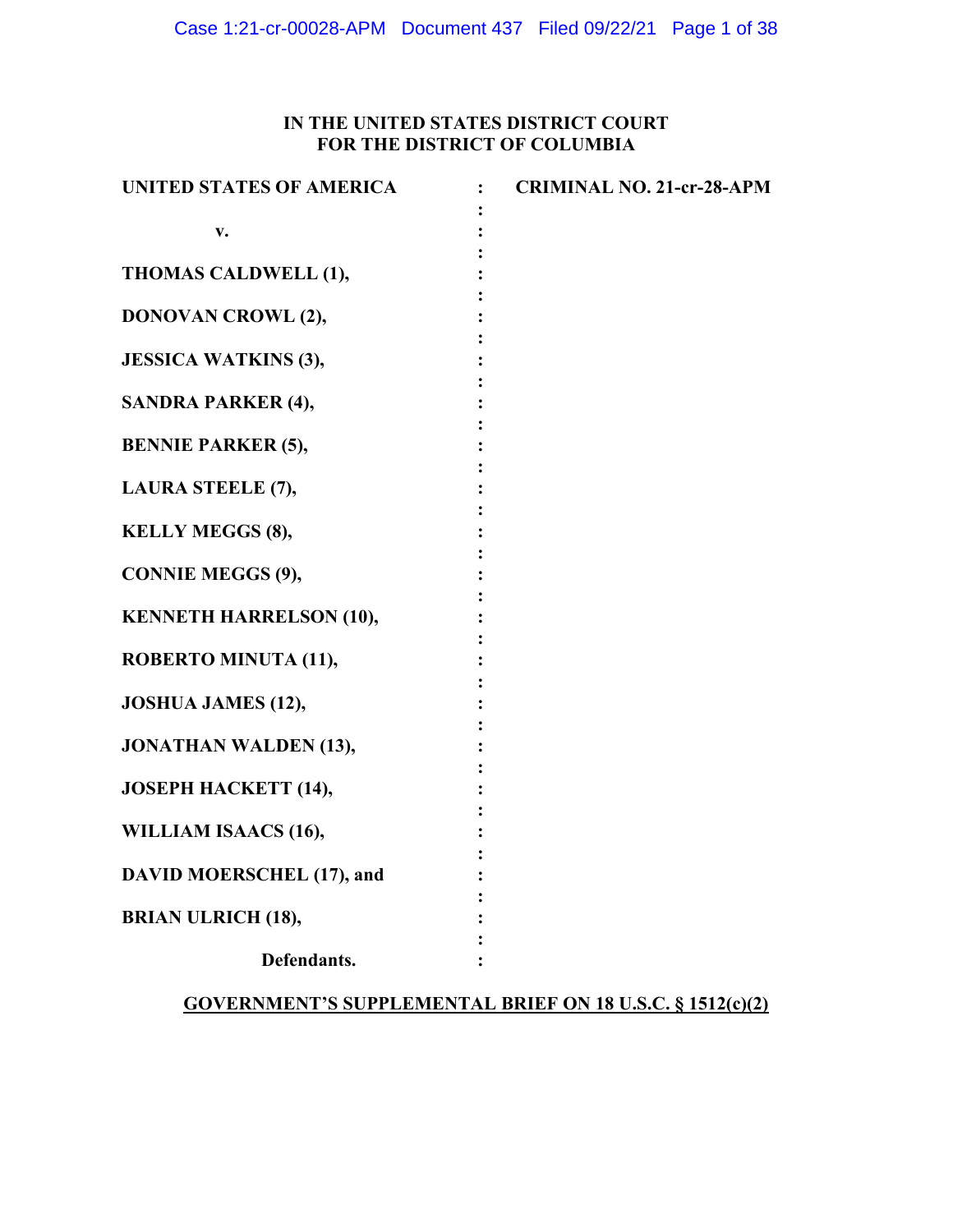## **TABLE OF CONTENTS**

| SECTION 1512(C)(2) APPLIES TO THE CONDUCT ALLEGED IN THE FIFTH                                                                                             |
|------------------------------------------------------------------------------------------------------------------------------------------------------------|
| I.<br>Section $1512(c)(2)$ 's text, structure, and history confirm that its<br>prohibition on obstructive conduct covers the defendants' actions on        |
| Section $1512(c)(2)$ 's <i>mens rea</i> and nexus requirements limit the statute's<br>П.                                                                   |
| The Supreme Court's decision in <i>Yates v. United States</i> does not counsel<br>Ш.                                                                       |
| Even if Section $1512(c)(2)$ required that the obstructive act relate to<br>IV.<br>documentary or tangible evidence, the defendants' alleged conduct would |
|                                                                                                                                                            |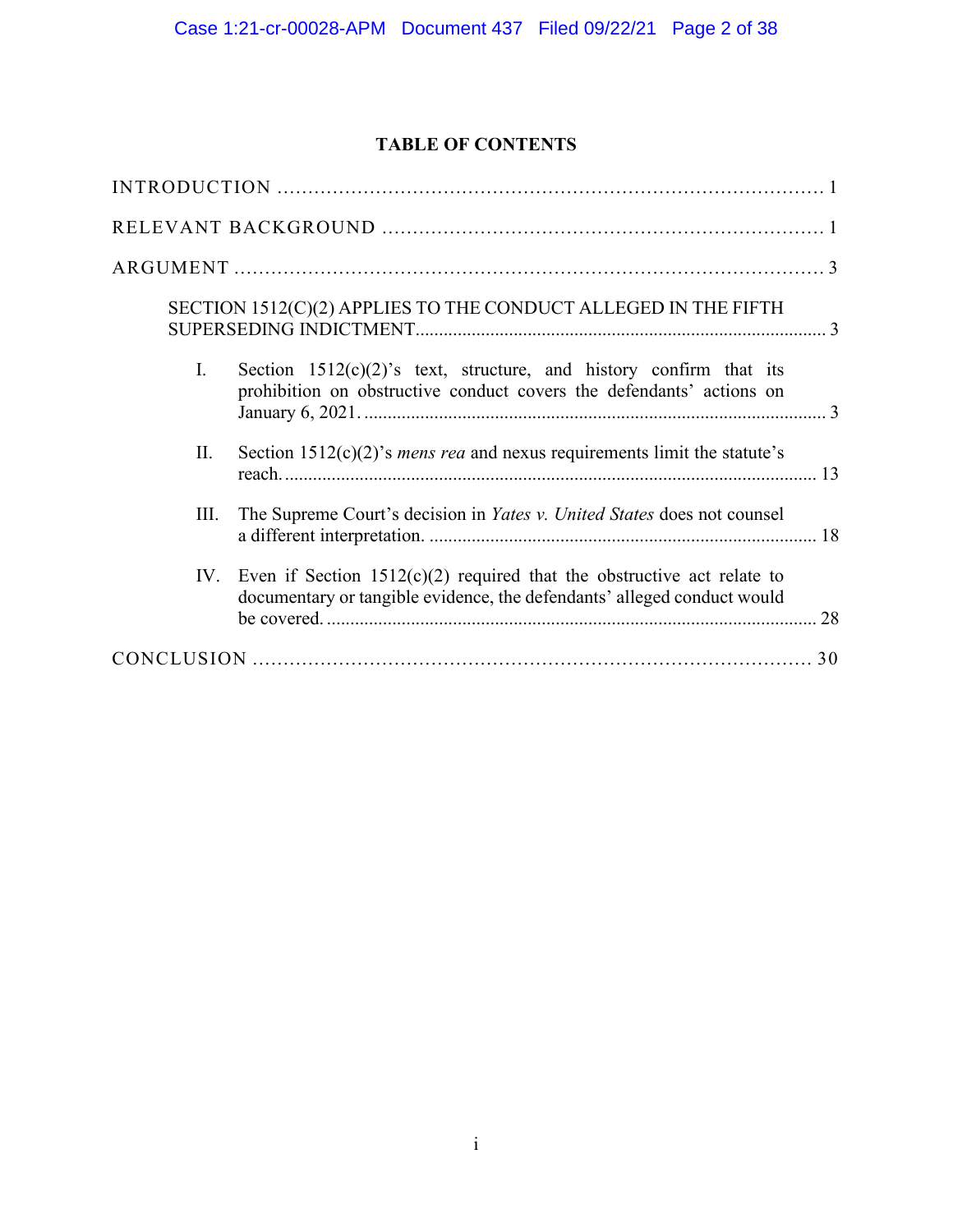# **TABLE OF AUTHORITIES**

# **Cases**

| Ali v. Fed. Bureau of Prisons,                             |  |
|------------------------------------------------------------|--|
| Apprendi v. New Jersey,                                    |  |
| Arthur Andersen LLP v. United States,                      |  |
| Beecham v. United States,                                  |  |
| Begay v. United States,                                    |  |
| Bostock v. Clayton Cnty., Georgia,                         |  |
| Brotherhood of R.R. Trainmen v. Baltimore & Ohio R.R. Co., |  |
| Chamber of Commerce of U.S. v. Whiting,                    |  |
| Connecticut Nat'l Bank v. Germain,                         |  |
| Dean v. United States,                                     |  |
| Hubbard v. United States,                                  |  |
| Hughes Aircraft Co. v. Jacobson,                           |  |
| Intel Corp. Inv. Policy Comm. v. Sulyma,                   |  |
| Lawson v. FMR LLC,                                         |  |
| Loughrin v. United States,                                 |  |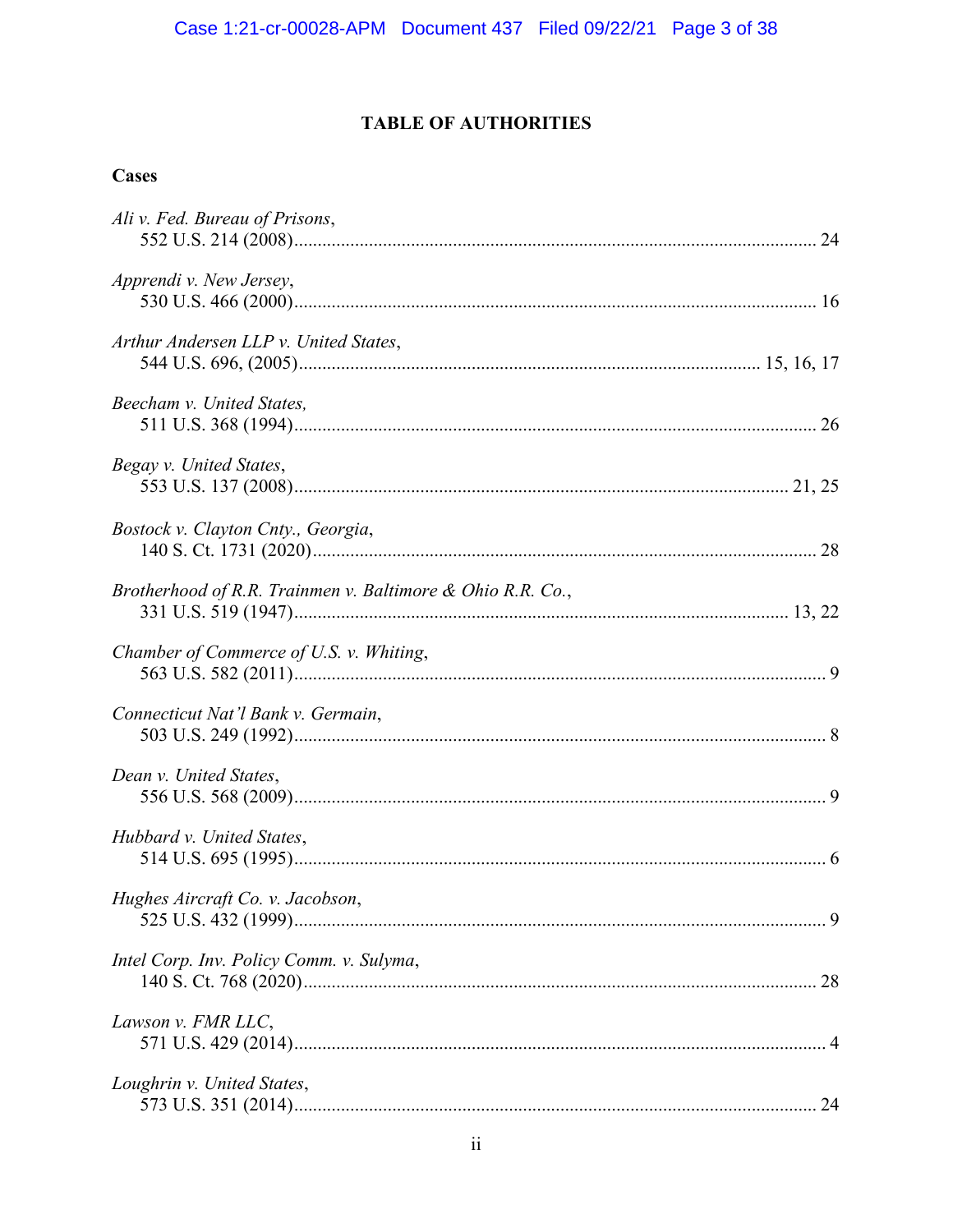# Case 1:21-cr-00028-APM Document 437 Filed 09/22/21 Page 4 of 38

| Marinello v. United States,                       |  |
|---------------------------------------------------|--|
| Marks v. United States,                           |  |
| Marx v. Gen. Revenue Corp.,                       |  |
| National Ass'n of Mfrs. v. Department of Defense, |  |
| Oncale v. Sundowner Offshore Servs., Inc.,        |  |
| Pasquantino v. United States,                     |  |
| Republic of Iraq v. Beaty,                        |  |
| Russell Motor Car Co. v. United States,           |  |
| S. D. Warren Co. v. Maine Bd. of Env't Prot.,     |  |
| Trans Union Corp. v. F.T.C.,                      |  |
| United States v. Aguilar,                         |  |
| United States v. Brown,                           |  |
| United States v. Buluc,                           |  |
| United States v. Burge,                           |  |
| United States v. Carson,                          |  |
| United States v. Cervantes,                       |  |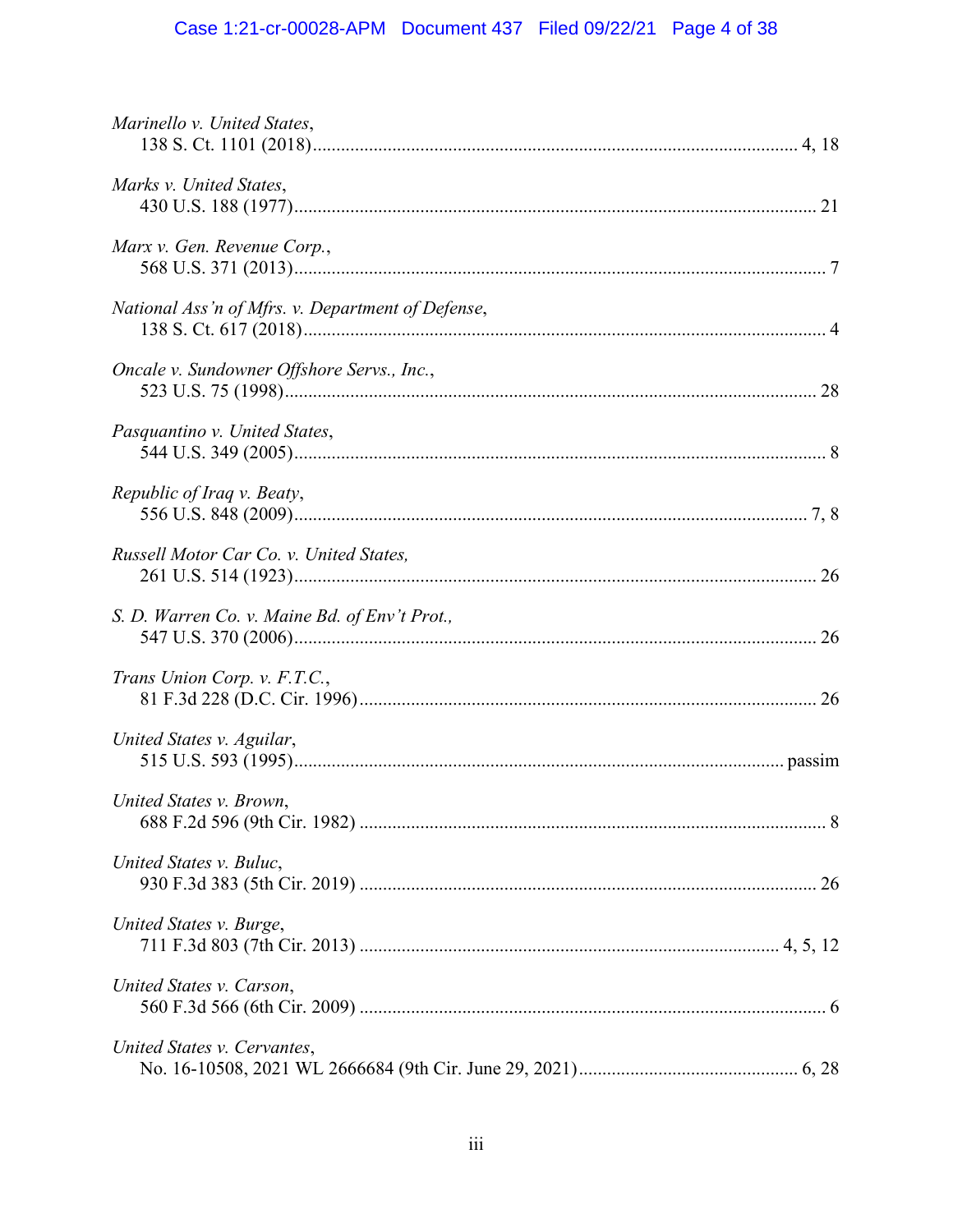| United States v. De Bruhl-Daniels, |
|------------------------------------|
| United States v. Erickson,         |
| United States v. Espy,             |
| United States v. Frank,            |
| United States v. Friske,           |
| United States v. Gordon,           |
| United States v. Howard,           |
| United States v. Hutcherson,       |
| United States v. Jeter,            |
| United States v. Kernell,          |
| United States v. Lefkowitz,        |
| United States v. Lester,           |
| United States v. Matthews,         |
| United States v. McGainey,         |
| United States v. Mintmire,         |
| United States v. Morrison,         |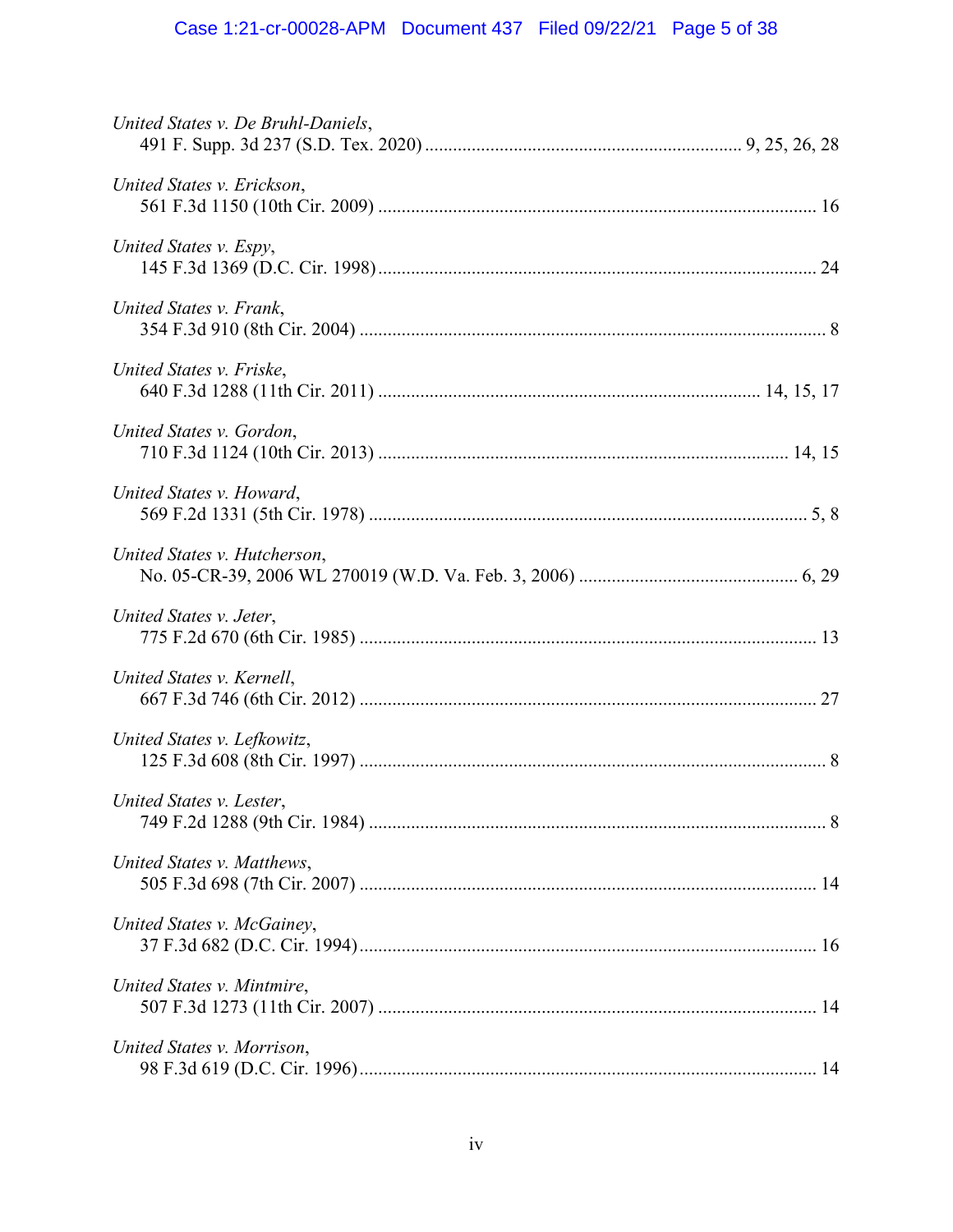# Case 1:21-cr-00028-APM Document 437 Filed 09/22/21 Page 6 of 38

| United States v. Moyer,       |  |
|-------------------------------|--|
| United States v. North,       |  |
| United States v. Petruk,      |  |
| United States v. Phillips,    |  |
| United States v. Poindexter,  |  |
| United States v. Ring,        |  |
| United States v. Rodgers,     |  |
| United States v. Scott,       |  |
| United States v. Singleton,   |  |
| United States v. Sussman,     |  |
| United States v. Volpendesto, |  |
| United States v. Watt,        |  |
| United States v. Watters,     |  |
| United States v. Yielding,    |  |
| United States v. Young,       |  |
| Yates v. United States,       |  |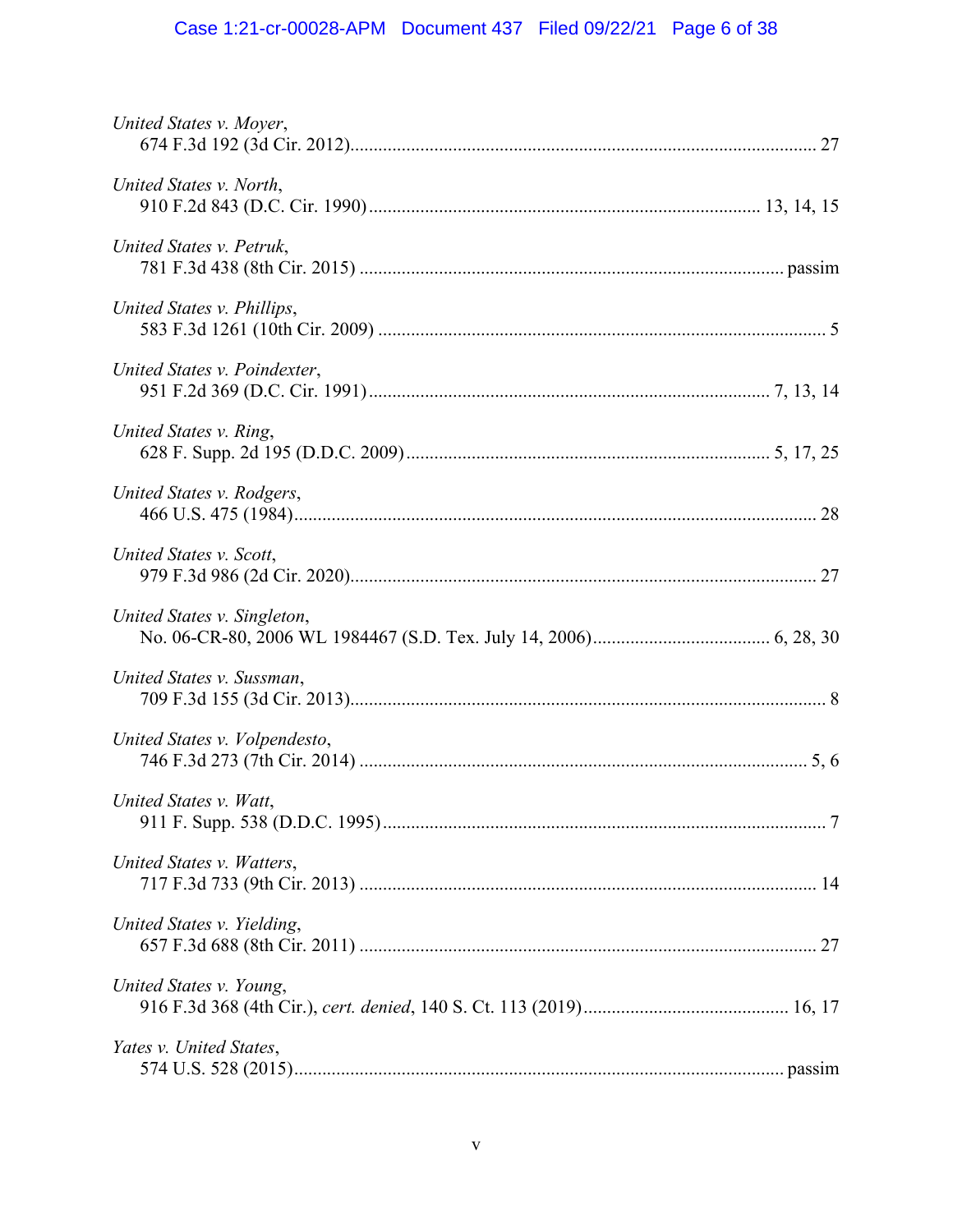# **Statutes and Constitutional Provisions**

| Victim and Witness Protection Act of 1982, Pub. L. No. 97-291, 96 Stat. 1248  9, 10 |  |
|-------------------------------------------------------------------------------------|--|
| <b>Other Authorities</b>                                                            |  |
|                                                                                     |  |
|                                                                                     |  |
|                                                                                     |  |
|                                                                                     |  |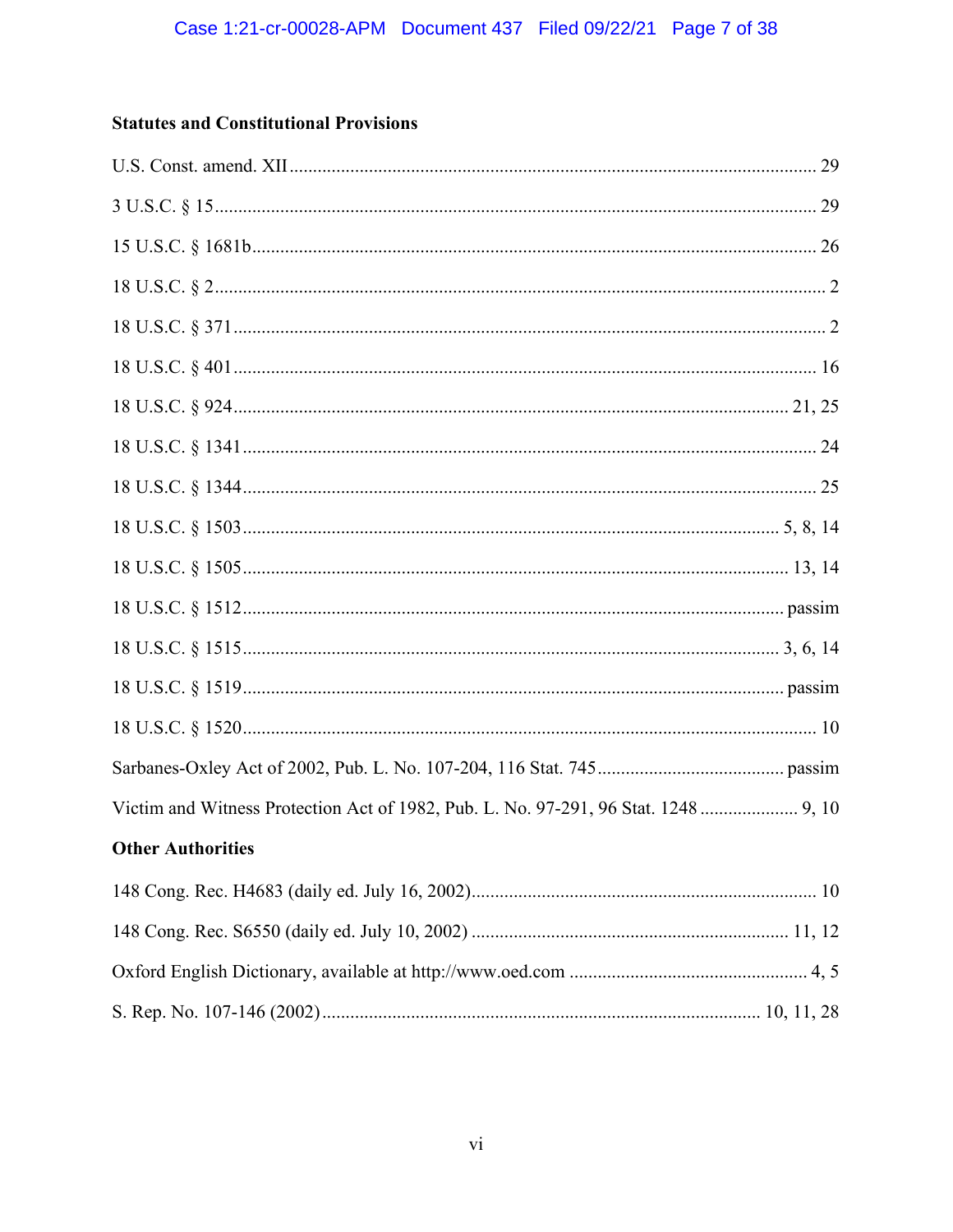#### **INTRODUCTION**

On September 8, 2021, this Court requested supplemental briefing on whether the federal obstruction offense in 18 U.S.C. § 1512(c)(2) applies to the defendants' obstruction of Congress's certification of the Electoral College vote on January 6, 2021. The answer is yes. Nothing in Section 1512(c)(2)'s text, structure, or history, or in the relevant legal precedent, limits it to obstruction tied to documentary or tangible evidence. In any event, even if such a limitation existed, the defendants' alleged conduct falls within the scope of the statute.

### **RELEVANT BACKGROUND**

1. Congress enacted a prohibition on "Tampering with a record or otherwise impeding an official proceeding" in Section 1102 of the Sarbanes-Oxley Act of 2002, Pub. L. No. 107-204, 116 Stat. 745, 807, and codified it within the pre-existing Section 1512 as subsection (c). That prohibition applies to

(c) [w]hoever corruptly--

(1) alters, destroys, mutilates, or conceals a record, document, or other object, or attempts to do so, with the intent to impair the object's integrity or availability for use in an official proceeding; or

(2) *otherwise obstructs, influences, or impedes any official proceeding, or attempts to do so.*

18 U.S.C. § 1512(c) (emphasis added).

2. At 1:00 p.m., on January 6, 2021, a Joint Session of the United States Congress, consisting of the House of Representatives and the Senate, convened in the United States Capitol building. The Joint Session assembled to debate and certify the vote of the Electoral College of the 2020 U.S. Presidential Election. The defendants, all either members of the Oath Keepers or affiliates of the group, traveled from their homes in various states to the Capitol, where the Capitol Police had erected barriers to create a restricted area. All defendants unlawfully entered the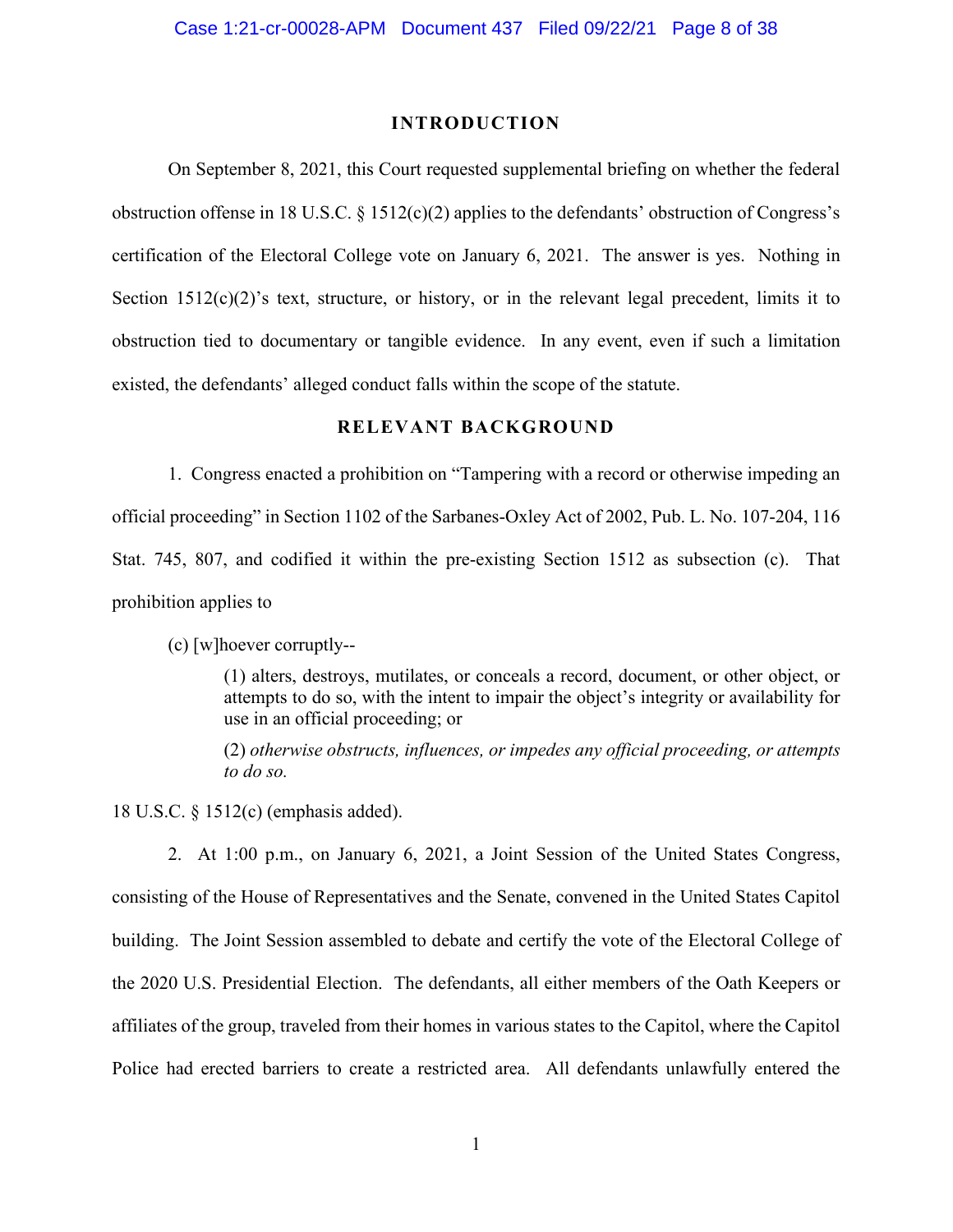#### Case 1:21-cr-00028-APM Document 437 Filed 09/22/21 Page 9 of 38

restricted area. One group of defendants formed a "stack" that marched single file, with hands on the person in front, up the east-side stairs of the Capitol; these defendants then forced their way through the Rotunda doors, past Capitol Police officers, and into the Rotunda of the Capitol, where some tried to push further north, towards the Senate, while others tried to push further south, towards the House. Another group forced its way into the Capitol through the same Rotunda doors on the east side of the building; one member of that group shoved law enforcement officers who were trying to clear the Capitol building.

As a result of the actions of these defendants and hundreds of others, Congress was forced to halt its proceedings and evacuate. After the building was secured later that day, Congress reconvened and completed counting, certifying, and declaring the Electoral College vote result.

3. On May 26, 2021, the grand jury returned a Fourth Superseding Indictment, charging all defendants with, as relevant here, count 1, conspiracy, in violation of 18 U.S.C. § 371, and count 2, obstruction of an official proceeding and aiding and abetting, in violation of 18 U.S.C. §§ 1512(c)(2), 2.<sup>1</sup> ECF 196. Several defendants moved to dismiss count 1 (conspiracy to obstruct the official proceeding) and count 2 (substantive obstruction); other defendants joined those motions. *See* ECF 313 (government omnibus opposition), at 1-2 (identifying relevant filings). On September 8, 2021, the Court heard argument on the defendants' dismissal motions. At that hearing, the Court directed the government to file a supplemental brief addressing whether the charged obstruction statute, 18 U.S.C.  $\S$  1512(c)(2), applies to the conduct alleged in the Fifth Superseding Indictment.

 $1$  On August 4, 2021, the grand jury returned a Fifth Superseding Indictment. ECF 328. The Fifth Superseding Indictment does not contain any changes material to the issue discussed in this supplemental brief. Two of the charged defendants, Graydon Young and Jason Dolan, have since pleaded guilty to conspiracy and obstruction of an official proceeding; they are not subject to the current litigation.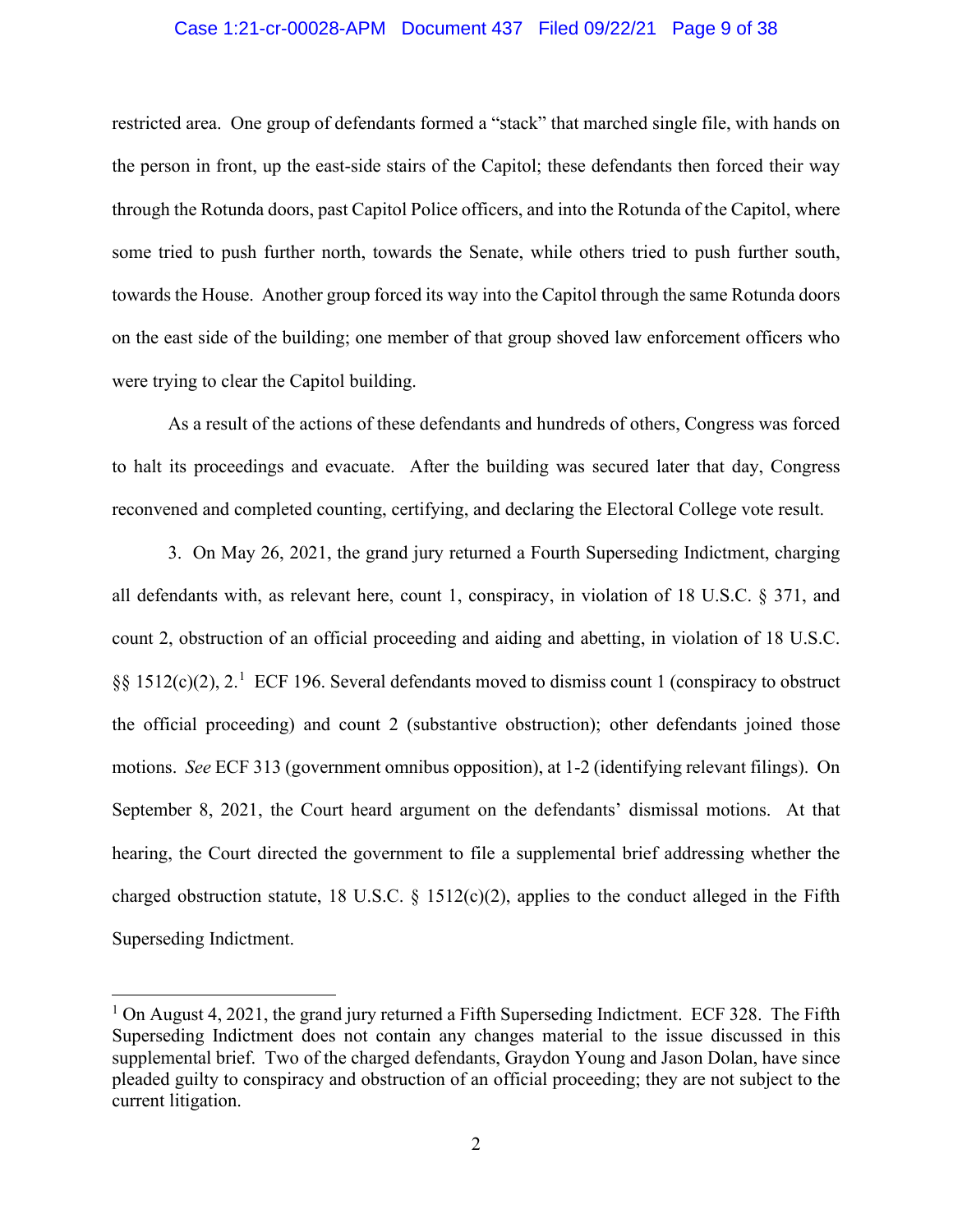#### **ARGUMENT**

## **SECTION 1512(C)(2) APPLIES TO THE CONDUCT ALLEGED IN THE FIFTH SUPERSEDING INDICTMENT**

Section  $1512(c)(2)$  provides that "[w]hoever corruptly . . . obstructs, influences, or impedes any official proceeding" has committed a crime. A person violates that statute when, acting with the requisite *mens rea*, he engages in conduct that obstructs a specific congressional proceeding. *See* 18 U.S.C. § 1512(c)(2); § 1515(a)(1)(B). Nothing in Section 1512(c)(2)'s text, structure, or history limits it to obstruction tied to documentary or tangible evidence. Nor does the Supreme Court's decision in *Yates v. United States*, 574 U.S. 528 (2015)—which construed a different term in a different statute—support imposing such an atextual limitation in Section 1512(c)(2). But even if such a limitation existed, the statute encompasses the defendants' alleged conduct.

## **I. Section 1512(c)(2)'s text, structure, and history confirm that its prohibition on obstructive conduct covers the defendants' actions on January 6, 2021.**

In Section  $1512(c)(2)$ , Congress enacted a comprehensive prohibition on conduct that intentionally and wrongfully obstructs official proceedings. The ordinary meaning of "obstruct[], influence[], or impede[]" encompasses a wide range of conduct designed to undermine an official proceeding. That conduct can include lying to a grand jury or in civil proceedings, exposing the identity of an undercover agent, and burning a building to conceal the bodies of murder victims. It also includes storming into the Capitol to derail a congressional proceeding. A defendant who, acting with the necessary *mens rea*, obstructs (or attempts to obstruct) Congress's certification of the Electoral College vote, commits a crime under Section  $1512(c)(2)$ .

1. Section  $1512(c)(2)$ 's text and structure demonstrate that it serves as a comprehensive prohibition on corrupt conduct that intentionally obstructs or impedes an official proceeding. When interpreting a statute, courts look first to the statutory language, "giving the words used their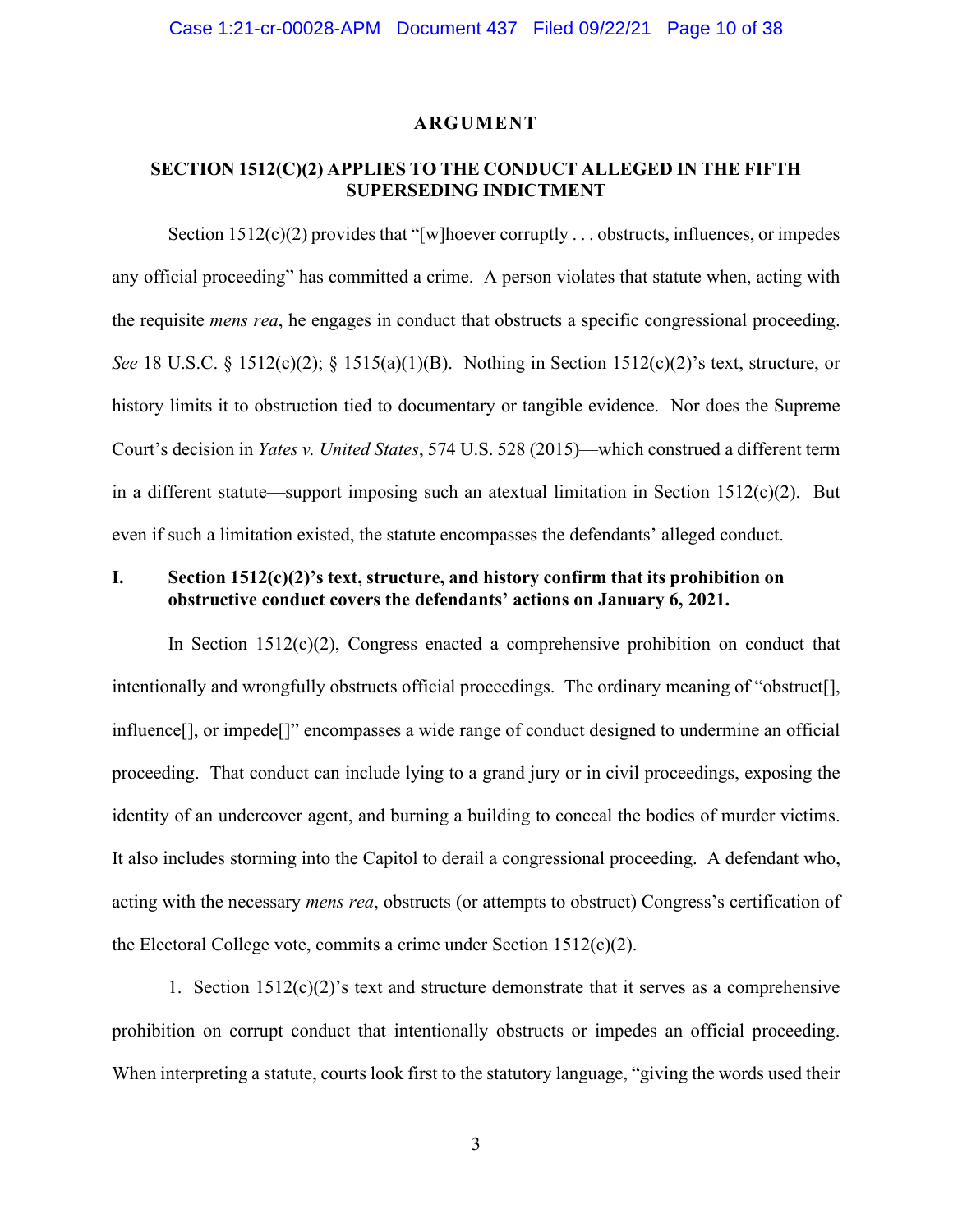#### Case 1:21-cr-00028-APM Document 437 Filed 09/22/21 Page 11 of 38

ordinary meaning." *Lawson v. FMR LLC*, 571 U.S. 429, 440 (2014) (internal quotation marks omitted). If the statutory language is plain and unambiguous, this Court's "inquiry begins with the statutory text, and ends there as well." *National Ass'n of Mfrs. v. Department of Defense*, 138 S. Ct. 617, 631 (2018) (internal quotation marks omitted). Here, the meaning of "obstruct[], influence[], or impede[]" is controlled by the ordinary meaning of those words.

The verbs Congress selected in Section  $1512(c)(2)$  reach broadly. For example, the words "obstruct" and "impede" can "refer to anything that 'blocks,' 'makes difficult,' or 'hinders.'" *Marinello v. United States*, 138 S. Ct. 1101, 1106 (2018) (brackets omitted) (citing dictionaries). Similarly, "influence" includes "affect[ing] the condition of" or "hav[ing] an effect on." *Influence*, Oxford English Dictionary, *available at* http://www.oed.com. By their plain meaning, therefore, the string of verbs in Section 1512(c)(2) are properly viewed as "expansive" in their coverage. *See United States v. Burge*, 711 F.3d 803, 809 (7th Cir. 2013).

Section 1512(c)'s structure confirms that straightforward interpretation. Section 1512(c) consists of two provisions, which both require the defendant to act "corruptly." First, Section 1512(c)(1) criminalizes "alter[ing], destroy[ing], mutilat[ing], or conceal[ing] a record, document, or other object . . . with the intent to impair the object's integrity or availability for use in an official proceeding." Section  $1512(c)(2)$ , by contrast, applies more generally to any acts that "otherwise obstruct[], influence[], or impede[]" an official proceeding. The term "otherwise," consistent with its ordinary meaning, conveys that Section 1512(c)(2) encompasses misconduct that threatens an official proceeding "beyond [the] simple document destruction" that Section  $1512(c)(1)$ proscribes. *Burge*, 711 F.3d at 809; *United States v. Petruk*, 781 F.3d 438, 446-47 (8th Cir. 2015) (noting that "otherwise" in Section  $1512(c)(2)$ , understood to mean "in another manner" or "differently," implies that the obstruction prohibition in that statute applies "without regard to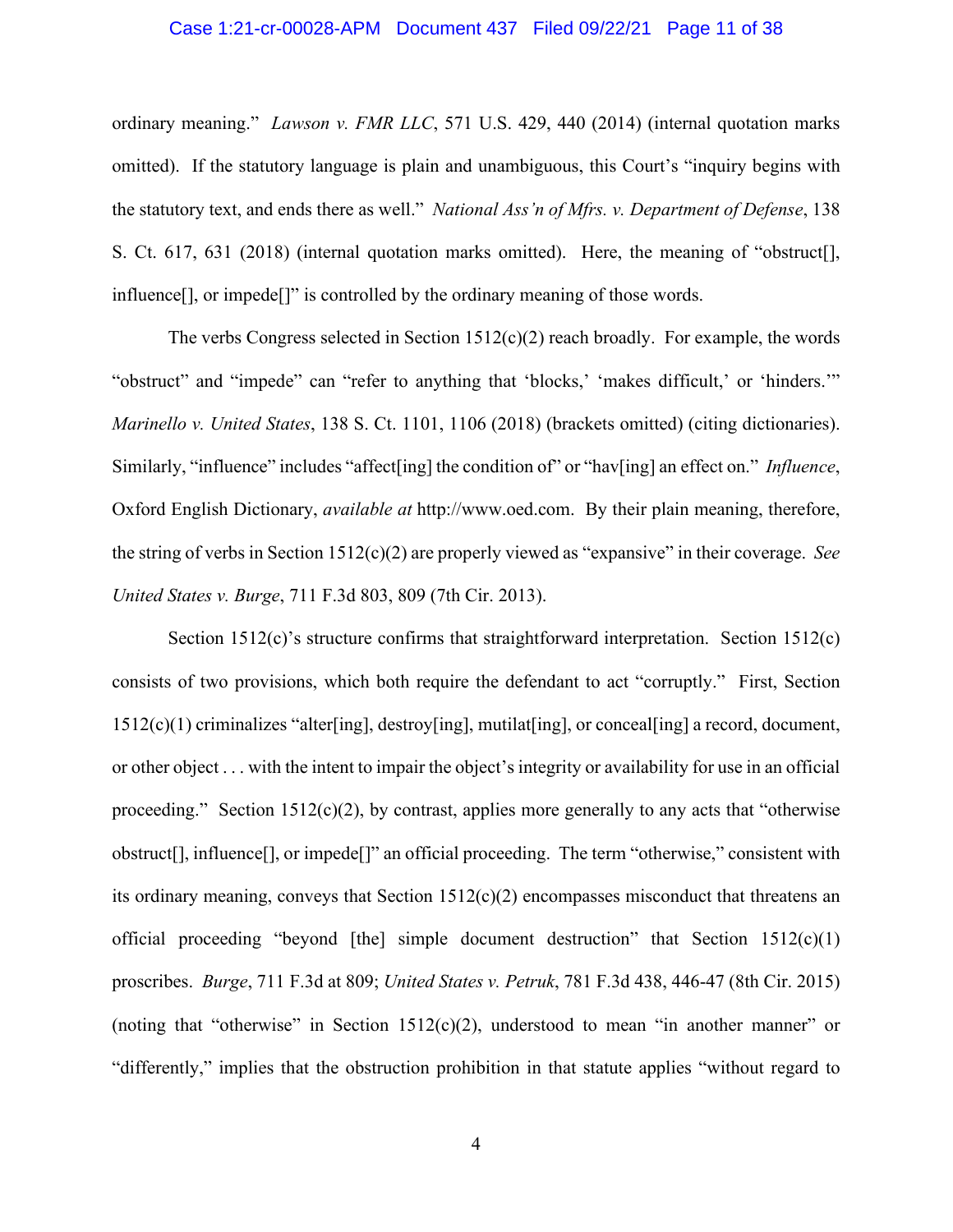whether the action relates to documents or records") (internal quotation marks omitted); *see also United States v. Ring*, 628 F. Supp. 2d 195, 224 n.17 (D.D.C. 2009) (noting that Section 1512(c)(2) is "plainly separate and independent of" Section  $1512(c)(1)$ , and declining to read "otherwise" in Section  $1512(c)(2)$  "as limited by §  $1512(c)(1)$ " s separate and independent prohibition on evidence-tampering"); *Otherwise*, Oxford English Dictionary, *available at* http://www.oed.com (defining otherwise as "in another way" or "in any other way"). In this way, Section  $1512(c)(2)$ criminalizes the same *result* prohibited by Section 1512(c)(1)—obstruction of an official proceeding—but accomplished by a different *means, i.e.*, some conduct other than destruction of a document, record, or other object. *Cf. United States v. Howard*, 569 F.2d 1331, 1333 (5th Cir. 1978) (explaining that 18 U.S.C. § 1503, which criminalizes the result of obstructing the due administration of justice, provides specific means of accomplishing that result and then a separate catch-all clause designed to capture *other* means). Section 1512(c)(2), in other words, "operates as a catch-all to cover otherwise obstructive behavior that might not constitute a more specific" obstruction offense involving documents or records under Section 1512(c)(1). *Petruk*, 781 F.3d at 447 (quoting *United States v. Volpendesto*, 746 F.3d 273, 286 (7th Cir. 2014)); *cf. United States v. Aguilar*, 515 U.S. 593, 598 (1995) (describing similar "[o]mnibus" clause in 18 U.S.C. § 1503 as a catchall that is "far more general in scope than the earlier clauses of the statute").

Consistent with that interpretation, courts have upheld convictions under Section  $1512(c)(2)$  for defendants who attempted to secure a false alibi witness while in jail for having stolen a vehicle, *Petruk*, 781 F.3d at 440, 447; disclosed the identity of an undercover federal agent to thwart a grand jury investigation, *United States v. Phillips*, 583 F.3d 1261, 1265 (10th Cir. 2009); lied in written responses to civil interrogatory questions about past misconduct while a police officer, *Burge*, 711 F.3d at 808-09; testified falsely before a grand jury, *United States v.*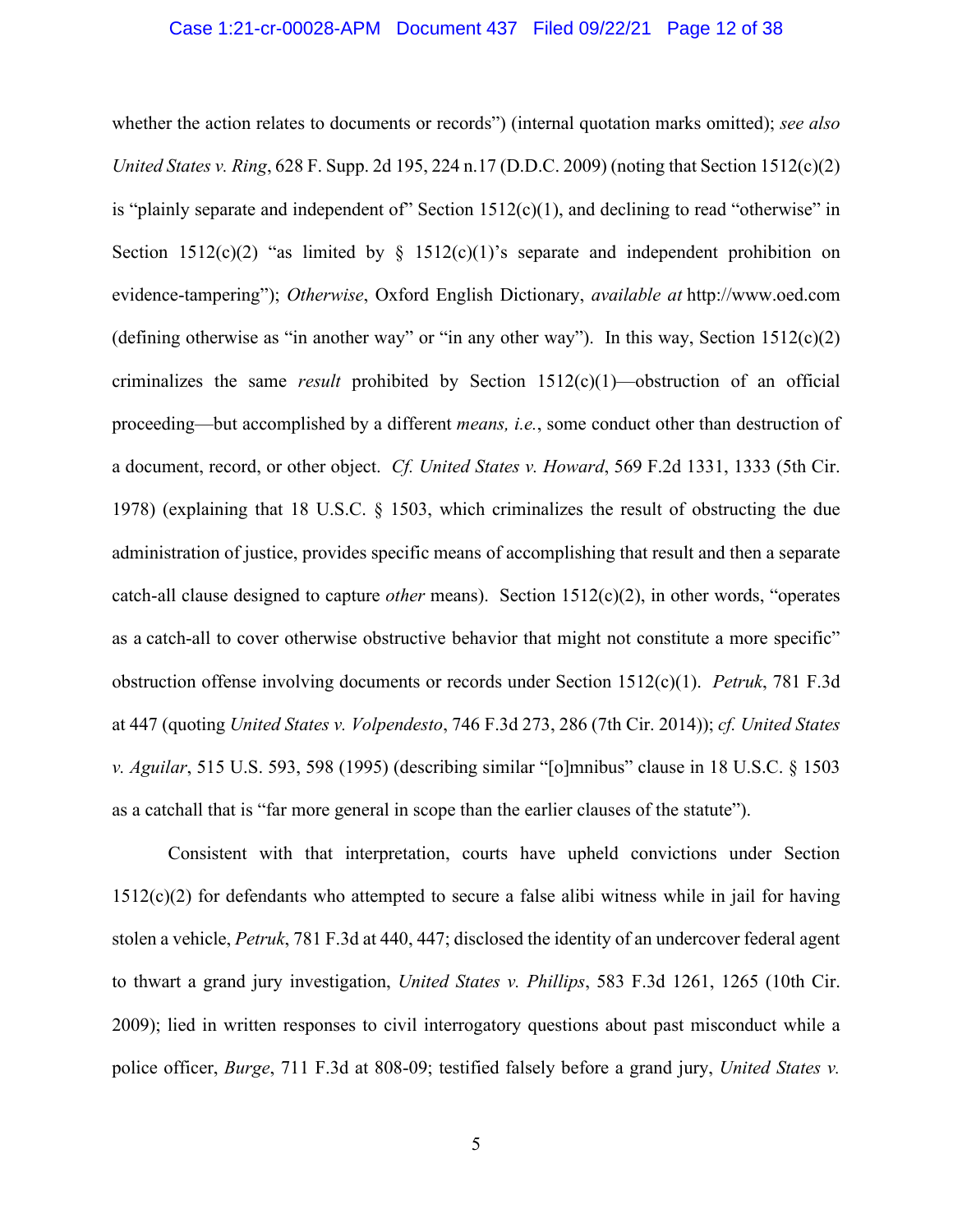#### Case 1:21-cr-00028-APM Document 437 Filed 09/22/21 Page 13 of 38

*Carson*, 560 F.3d 566, 584 (6th Cir. 2009); solicited information about a grand jury investigation from corrupt "local police officers," *Volpendesto*, 746 F.3d at 286; and burned an apartment to conceal the bodies of two murder victims, *United States v. Cervantes*, No. 16-10508, 2021 WL 2666684, at \*6 (9th Cir. June 29, 2021) (unpublished).

Section  $1512(c)(2)$  also applies to the defendants' alleged conduct, which involved forcing their way into the restricted Capitol to prevent a Joint Session of Congress from certifying the results of the 2020 Presidential election. In so doing, the defendants hindered and delayed the certification of the Electoral College vote, an "official proceeding" as that term is defined in the obstruction statute. *See* 18 U.S.C. § 1515(a)(1)(B) (defining "official proceeding" as as a "proceeding before the Congress"). Because construing Section  $1512(c)(2)$  to reach that conduct would neither "frustrate Congress's clear intention" nor "yield patent absurdity," this Court's "obligation is to apply the statute as Congress wrote it." *Hubbard v. United States*, 514 U.S. 695, 703 (1995) (internal quotation marks omitted).

In contrast, reading Section  $1512(c)(2)$  as limited only to obstructive acts akin to the document destruction or evidence tampering captured in Section  $1512(c)(1)$  suffers at least three flaws. *First*, it would give rise to unnecessarily complex questions about what sort of conduct qualifies as "similar to but different from" the proscribed conduct "described in [Section 1512](c)(1)." *United States v. Singleton*, No. 06-CR-80, 2006 WL 1984467, at \*3 (S.D. Tex. July 14, 2006) (unpublished); *see id.* (concluding that Section 1512(c)(2) "require[s] some nexus to tangible evidence, though not necessarily tangible evidence already in existence"); *see also United States v. Hutcherson*, No. 05-CR-39, 2006 WL 270019, at \*2 (W.D. Va. Feb. 3, 2006) (unpublished) (concluding that a violation of Section  $1512(c)(2)$  requires proof that "an individual corruptly obstructs an official proceedings [*sic*] through his conduct in relation to a tangible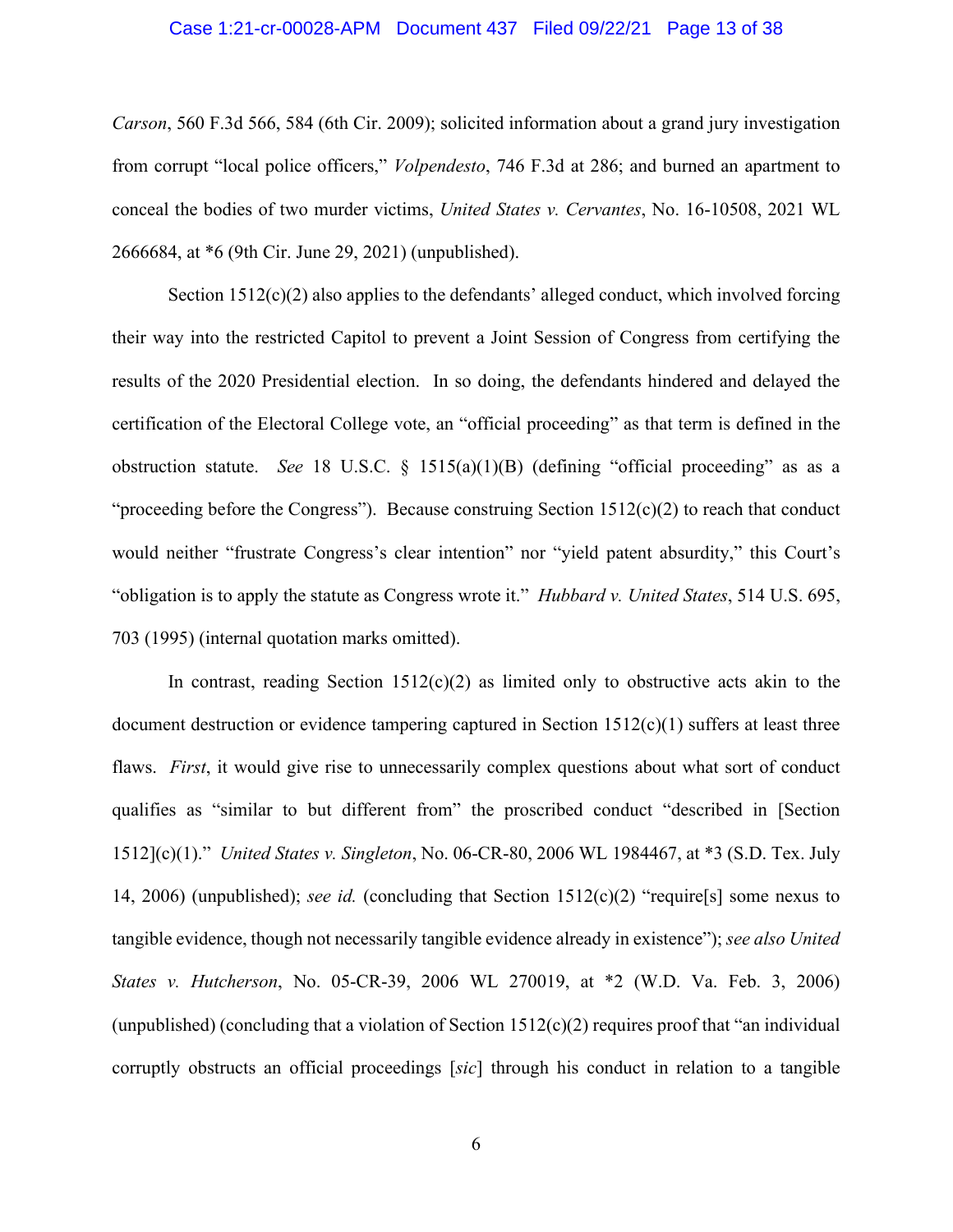#### Case 1:21-cr-00028-APM Document 437 Filed 09/22/21 Page 14 of 38

object"). So construed, for example, Section  $1512(c)(2)$  may not encompass false statements made to obstruct a proceeding—though courts have widely upheld convictions for such conduct. *See Petruk*, 781 F.3d at 447 (collecting cases).

*Second*, limiting Section 1512(c)(2) in that way would effectively render that provision superfluous in light of the comprehensive prohibitions against document and evidence destruction in both Sections 1512(c)(1) and 1519. *See Yates*, 574 U.S. at 541 n.4 (Section 1512(c)(1) provides a "broad ban on evidence-spoliation") (plurality opinion) (internal quotation marks omitted). By contrast, the straightforward interpretation that treats Section  $1512(c)(2)$  as a catch-all for corrupt obstructive conduct not covered by Section 1512(c)(1) would "give effect to every clause and word" of Section 1512(c). *Marx v. Gen. Revenue Corp.*, 568 U.S. 371, 385 (2013); *cf. United States v. Poindexter*, 951 F.2d 369, 385 (D.C. Cir. 1991) (explaining that limiting the catch-all provision in Section 1503's omnibus clause to obstructive acts "directed against individuals" would render that catch-all superfluous because "earlier, specific[] prohibitions" in Section 1503 "pretty well exhaust such possibilities") (internal quotation marks omitted); *United States v. Watt*, 911 F. Supp. 538, 546 (D.D.C. 1995) (rejecting interpretation of the Section 1503 omnibus clause that would "serve no other purpose than to prohibit acts already prohibited in the first part of the statute" because that reading would "reduce[] the omnibus clause to mere redundancy").

Nor does the fact that Congress adopted a more general catch-all in Section  $1512(c)(2)$ render superfluous other obstruction prohibitions found in Chapter 73, the criminal code's chapter on obstruction of justice. Instead, the catch-all in Section 1512(c)(2) serves to capture "known unknowns." *See Yates*, 574 U.S. at 551 (Alito, J., concurring) (quoting *Republic of Iraq v. Beaty*, 556 U.S. 848, 860 (2009)). Indeed, "the whole value of a generally phrased residual clause . . . is that it serves as a catchall" to ensure that the full range of conduct Congress sought to regulate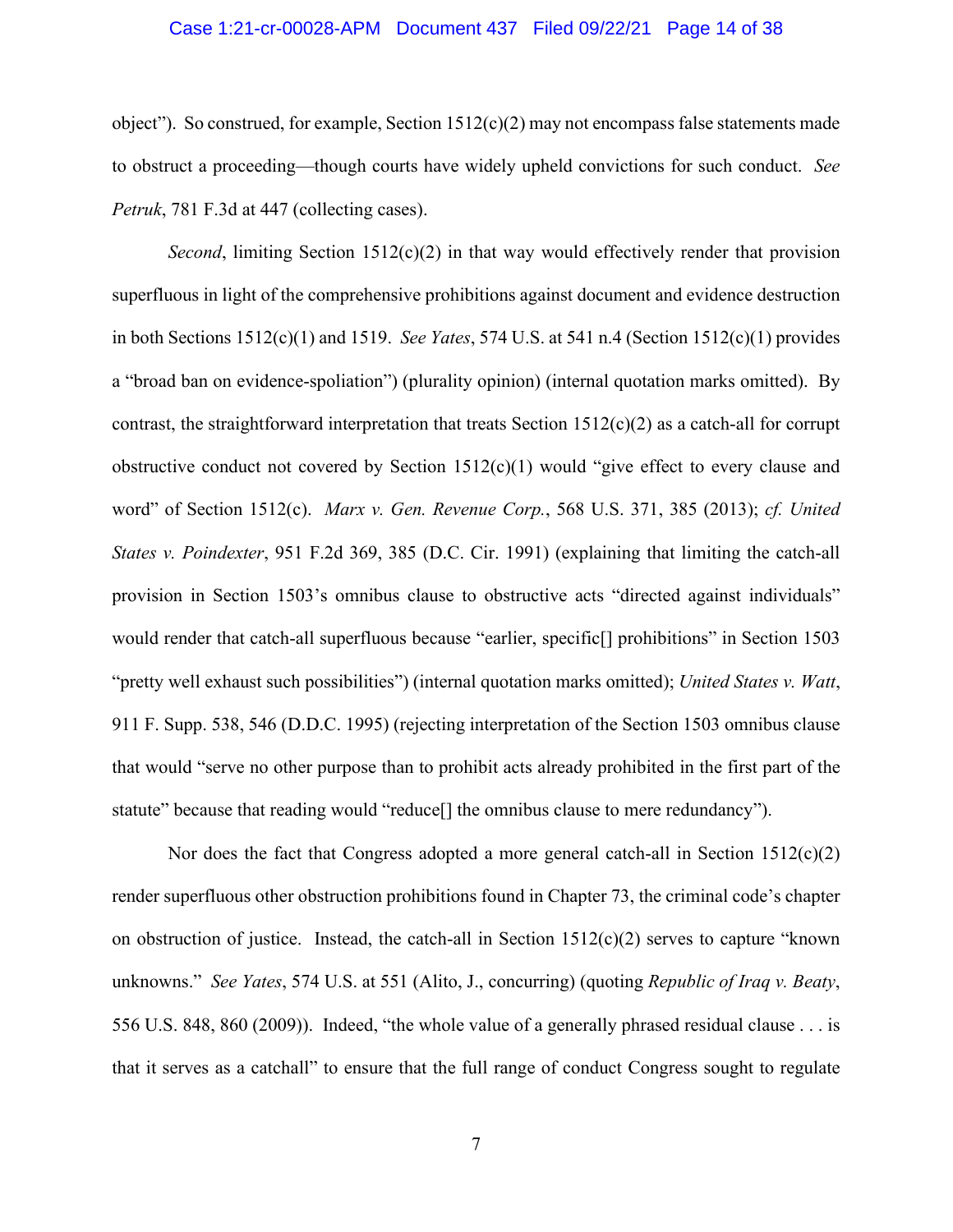#### Case 1:21-cr-00028-APM Document 437 Filed 09/22/21 Page 15 of 38

comes within the statute, including "matters not specifically contemplated" by more specific provisions. *Beaty*, 556 U.S. at 860. In any event, "[r]edundancies across statutes are not unusual events in drafting," *Connecticut Nat'l Bank v. Germain*, 503 U.S. 249, 253 (1992), and the "rule[] of thumb" that statutes should be interpreted to avoid superfluity necessarily yields to the "cardinal canon" that Congress "says in a statute what it means and means in a statute what it says there," *id.* at 253-54.

Judicial treatment of the nearby omnibus clause in Section 1503, which prohibits "corruptly . . . influenc[ing], obstruct[ing], or imped[ing], or endeavor[ing] to influence, obstruct, or impede, the due administration of justice," 18 U.S.C. § 1503, is instructive. Drafted in "very broad language," the omnibus clause or "catchall provision," *see Aguilar*, 515 U.S. at 599, principally operates to criminalize obstructive conduct that falls outside the narrower prohibitions within Section 1503 and neighboring prohibitions. *See, e.g.*, *United States v. Sussman*, 709 F.3d 155, 168-70 (3d Cir. 2013) (removing gold coins from safe-deposit box); *United States v. Frank*, 354 F.3d 910, 916-19 (8th Cir. 2004) (removing car to avoid seizure); *United States v. Lefkowitz*, 125 F.3d 608, 619-20 (8th Cir. 1997) (instructing employee to remove documents from house); *United States v. Lester*, 749 F.2d 1288, 1295 (9th Cir. 1984) (hiding a witness); *United States v. Brown*, 688 F.2d 596, 597-98 (9th Cir. 1982) (corruptly warning suspect about impending search warrant to prevent discovery of heroin); *Howard*, 569 F.2d at 1333-34 (attempting to sell grand jury transcripts). No court, however, has held that the omnibus clause's broad language, which necessarily encompasses Section 1503's narrower prohibitions, renders those narrower prohibitions superfluous. *Cf. Pasquantino v. United States*, 544 U.S. 349, 358 n.4 (2005) ("The mere fact that two federal criminal statutes criminalize similar conduct says little about the scope of either."). The same is true for the catch-all provision in Section 1512(c)(2).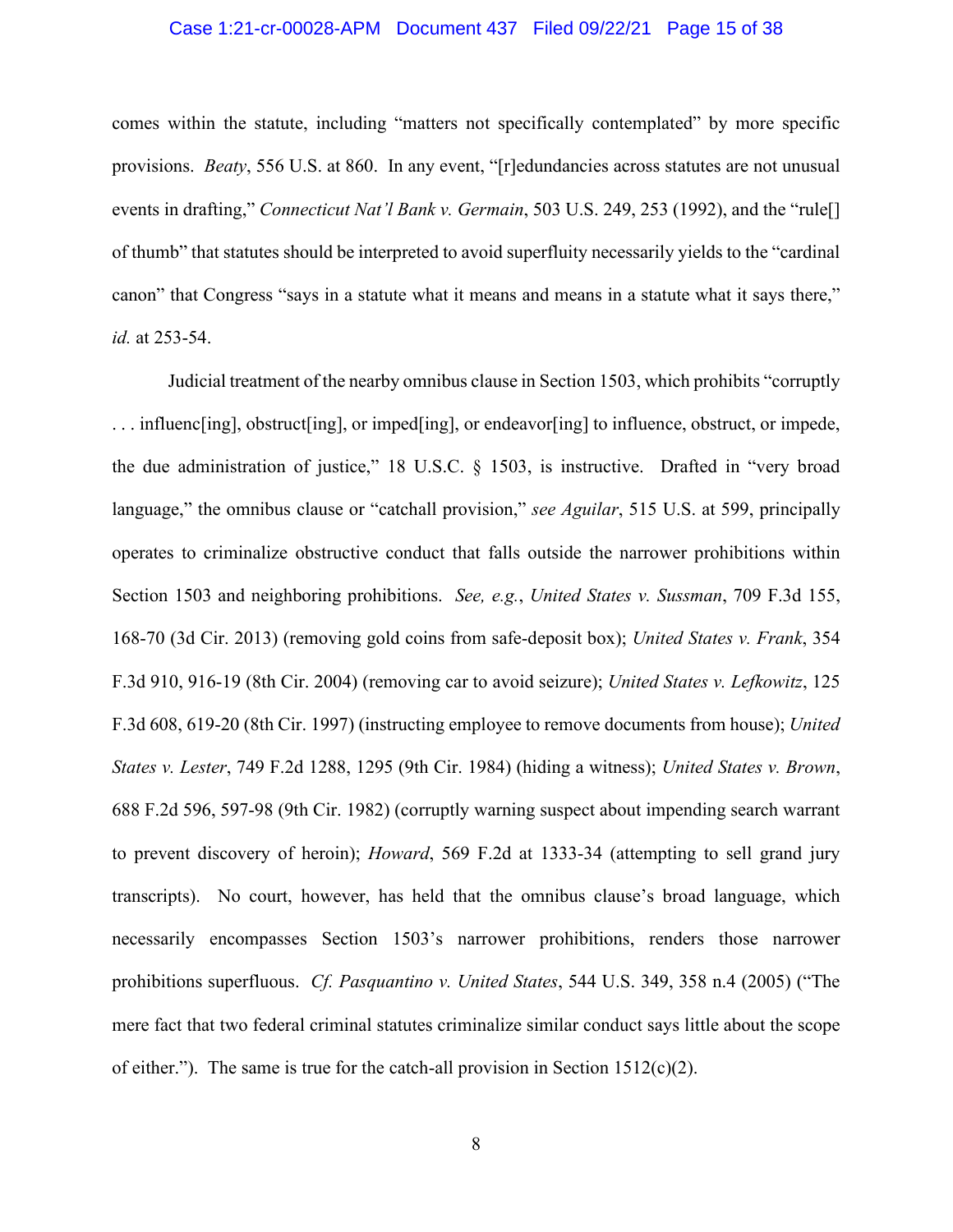#### Case 1:21-cr-00028-APM Document 437 Filed 09/22/21 Page 16 of 38

*Third*, importing into Section  $1512(c)(2)$  a nexus-to-tangible-evidence-or-documents requirement would require inserting an extratextual gloss that would render the verbs in Section 1512(c)(2) nonsensical. *See Dean v. United States*, 556 U.S. 568, 572 (2009) (courts "ordinarily resist reading words or elements into a statute that do not appear on its face") (internal quotation marks omitted). The *actus reus* that those verbs encompass is obstructing, influencing, and impeding; a defendant cannot "obstruct" a document or "impede" a financial record. *Cf. Yates*, 574 U.S. at 551 (Alito, J., concurring) (rejecting interpretation of "tangible object" in Section 1519 that would include a fish in part because of a mismatch between that potential object and the statutory verbs: "How does one make a false entry in a fish?"); *id.* at 544 (plurality opinion) ("It would be unnatural, for example, to describe a killer's act of wiping his fingerprints from a gun as 'falsifying' the murder weapon.").

2. Because "the statutory language provides a clear answer," the construction of Section 1512(c)(2) "ends there" and resort to legislative history is unnecessary. *Hughes Aircraft Co. v. Jacobson*, 525 U.S. 432, 438 (1999); *see Chamber of Commerce of U.S. v. Whiting*, 563 U.S. 582, 599 (2011) ("Congress's authoritative statement is the statutory text, not the legislative history.") (internal quotation marks omitted); *see also United States v. De Bruhl-Daniels*, 491 F. Supp. 3d 237, 251-52 (S.D. Tex. 2020) (declining to consider Section 1512's legislative history in rejecting the claim that the statute was limited to document destruction). Regardless, the legislative history of Section  $1512(c)(2)$ —particularly when considered alongside the history of Section 1512 more generally—provides no support for a contrary conclusion.

When Congress in 1982 originally enacted Section 1512, that legislation did not include what is now Section 1512(c). *See* Victim and Witness Protection Act of 1982 (VWPA), Pub. L. No. 97-291, § 4(a), 96 Stat. 1248, 1249-50. Its title then, as now, was "Tampering with a witness,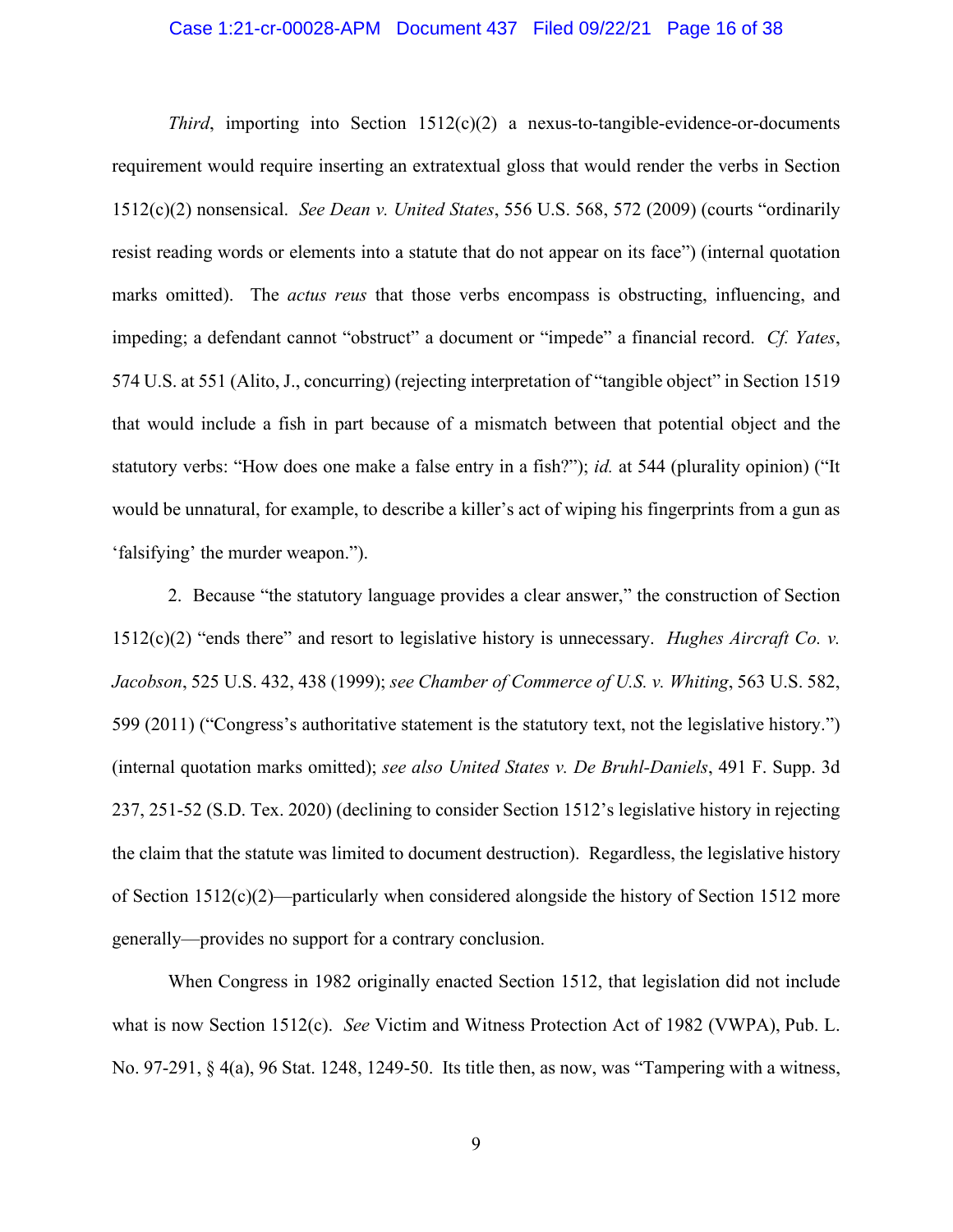#### Case 1:21-cr-00028-APM Document 437 Filed 09/22/21 Page 17 of 38

victim, or an informant." *Id.*; 18 U.S.C. § 1512. As that title suggested, Section 1512 as originally enacted targeted conduct such as using intimidation, threats, or corrupt persuasion to prevent testimony or hinder, delay, or prevent communication of information to law enforcement or the courts as well as intentionally harassing another person to hinder, delay, or prevent that person from taking certain actions. *See* Pub. L. No. 97-291, § 4(a) (now codified as Section 1512(b) and Section 1512(d)). For example, Section 1512 as enacted in 1982 included a prohibition on using intimidation, physical force, or threats, with the intent to "cause or induce any person to . . . alter, destroy, mutilate, or conceal an object with intent to impair that object's integrity or availability for use in an official proceeding." *Id.* § 4(a) (originally § 1512(a)(2)(B); now codified at  $§ 1512(b)(2)(B)).$ 

Twenty years later, following the collapse of the Enron Corporation, Congress passed the Sarbanes-Oxley Act of 2002. Pub. L. No. 107-204, 116 Stat. 745; *see Yates*, 574 U.S. at 535 (plurality opinion). That legislation, which principally aimed to "prevent and punish corporate fraud, protect the victims of such fraud, preserve evidence of such fraud, and hold wrongdoers accountable for their actions," S. Rep. No. 107-146, at 2 (2002), included several different provisions, *id.* at 11 (describing different components of the law); *see also* 148 Cong. Rec. H4683- 84 (daily ed. July 16, 2002) (outlining new provisions). Foremost among them were two new criminal statutes, 18 U.S.C. § 1519 and 18 U.S.C. § 1520, which were intended to "clarify and close loopholes in the existing criminal laws relating to the destruction or fabrication of evidence and the preservation of financial and audit records." S. Rep. No. 107-146, at 14. The Senate Judiciary Committee Report on the Sarbanes-Oxley Act discussed those two provisions in detail. *See id.* at 14-16.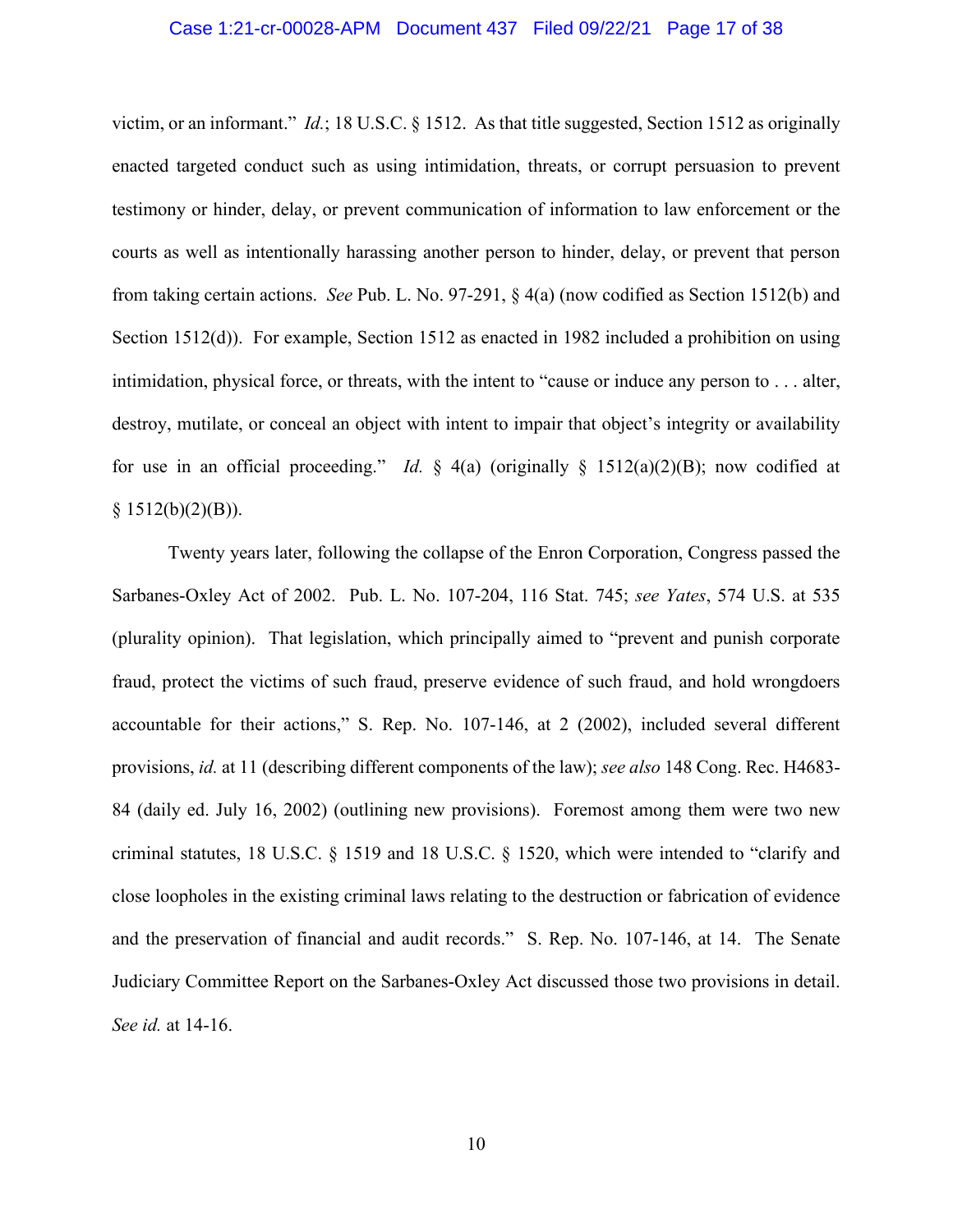#### Case 1:21-cr-00028-APM Document 437 Filed 09/22/21 Page 18 of 38

By contrast, the Sarbanes-Oxley Act's legislative history provides limited explanation of Congress's objective in enacting Section 1512(c). The only discussion of Section 1512 in the Senate Judiciary Committee Report, for example, noted that the pre-existing prohibition in Section 1512(b) made it a crime to induce "another person to destroy documents, but not a crime for a person to destroy the same documents personally"—a limitation that "forced" prosecutors to "proceed under the legal fiction that the defendants [in then-pending *United States v. Arthur Andersen*] are being prosecuted for telling other people to shred documents, not simply for destroying evidence themselves." S. Rep. No. 107-146, at 6-7. Similarly, Senator Hatch observed that the legislation "broaden[ed]" Section 1512 by permitting prosecution of "an individual who acts alone in destroying evidence." 148 Cong. Rec. S6550 (daily ed. July 10, 2002) (statement of Sen. Hatch). At a minimum, nothing in these passing references casts doubt on the plain meaning of Section  $1512(c)(2)$ , which is reflected in the interpretation described above.

Section 1512(c) also differed from the newly enacted Sections 1519 and 1520 in that Congress added the former to an existing statutory section: Section 1512. *See Yates*, 574 U.S. at 541 (plurality opinion) (noting that, unlike Section 1519, Section 1512(c)(2) was placed among the "broad proscriptions" in the "pre-existing" Section 1512). Moreover, although Section 1512(c) as enacted in the Sarbanes-Oxley Act recognized two distinct prohibitions, *see* Pub. L. No. 107- 204, § 1102, 116 Stat. 807 ("Tampering with a record *or* otherwise impeding an official proceeding") (emphasis added; capitalization altered), Congress did not amend Section 1512's title. That title, "Tampering with a witness, victim, or an informant," § 1512, thus encompassed the pre-existing provisions aimed at a defendant's obstructive conduct directed toward another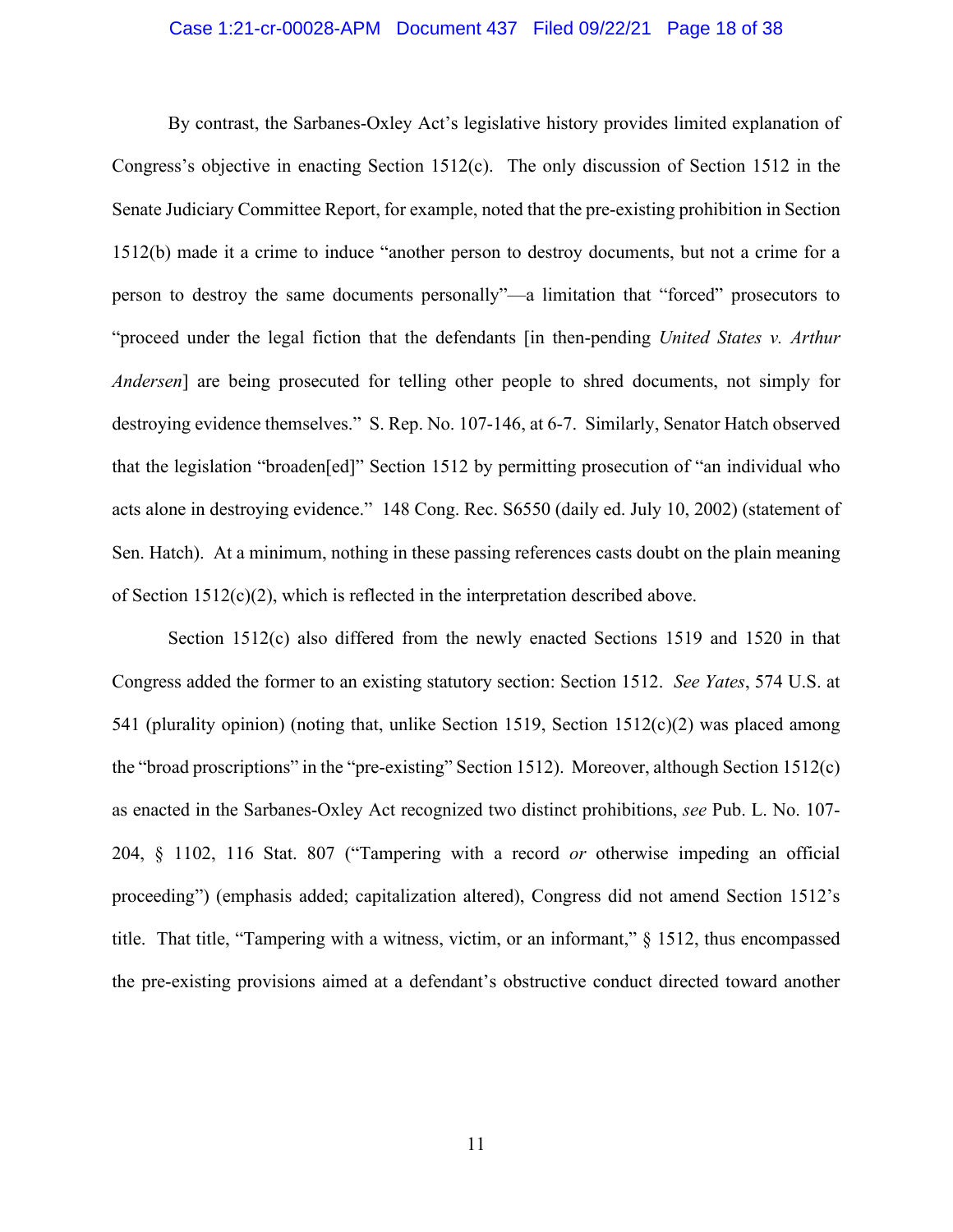#### Case 1:21-cr-00028-APM Document 437 Filed 09/22/21 Page 19 of 38

person,<sup>2</sup> but did not reflect the newly enacted prohibitions in Section 1512(c) that criminalized a defendant's own obstructive act, either through destroying documents ( $\S 1512(c)(1)$ ) or otherwise impeding a proceeding (§ 1512(c)(2)). *See Yates*, 574 U.S. at 541 n.4 (plurality opinion) (noting that Congress added Section 1512(c)(1), which covered evidence-spoliation, to Section 1512 "even though § 1512's preexisting title and provisions all related to witness-tampering").

Section 1512(c)'s legislative and statutory history thus offers two reasons to interpret Section 1512(c)(2) consistently with its plain text and structure. First, Section 1512(c) aimed at closing a "loophole" in Section 1512: the existing prohibitions did not adequately criminalize a defendant's *personal* obstructive conduct *not* aimed at another person. *See* 148 Cong. Rec. S6550 (daily ed. July 10, 2002) (statement of Sen. Hatch). Read together in this light, Section  $1512(c)(1)$ criminalizes a defendant's firsthand destruction of evidence (without having to prove that the defendant induced another person to destroy evidence) in relation to an official proceeding, and Section 1512(c)(2) criminalizes a defendant's firsthand obstructive conduct that *otherwise* impedes or influences an official proceeding (though not necessarily through another person). *See Burge*, 711 F.3d at 809-10. Second, no substantive inference is reasonably drawn from the fact that the title of Section 1512 does not precisely match the "broad proscription" it in fact contains, given that the Sarbanes-Oxley Act unequivocally and broadly entitled the new provisions now codified in Section 1512(c), "Tampering with a record *or* otherwise impeding an official proceeding." Pub. L. No. 107-204, § 1102, 116 Stat. 807 (emphasis added; capitalization altered).

<sup>2</sup> *See* § 1512(a) (applies to killing, attempting to kill, or using physical force or the threat of physical force against a person to prevent testimony or induce a witness to withhold information); § 1512(b) (applies to using intimidation, threats, or corrupt persuasion against a person to prevent testimony or hinder, delay, or prevent communication of information to law enforcement or the courts); § 1512(d) (applies to intentionally harassing another person to hinder, delay, or prevent that person from taking certain actions).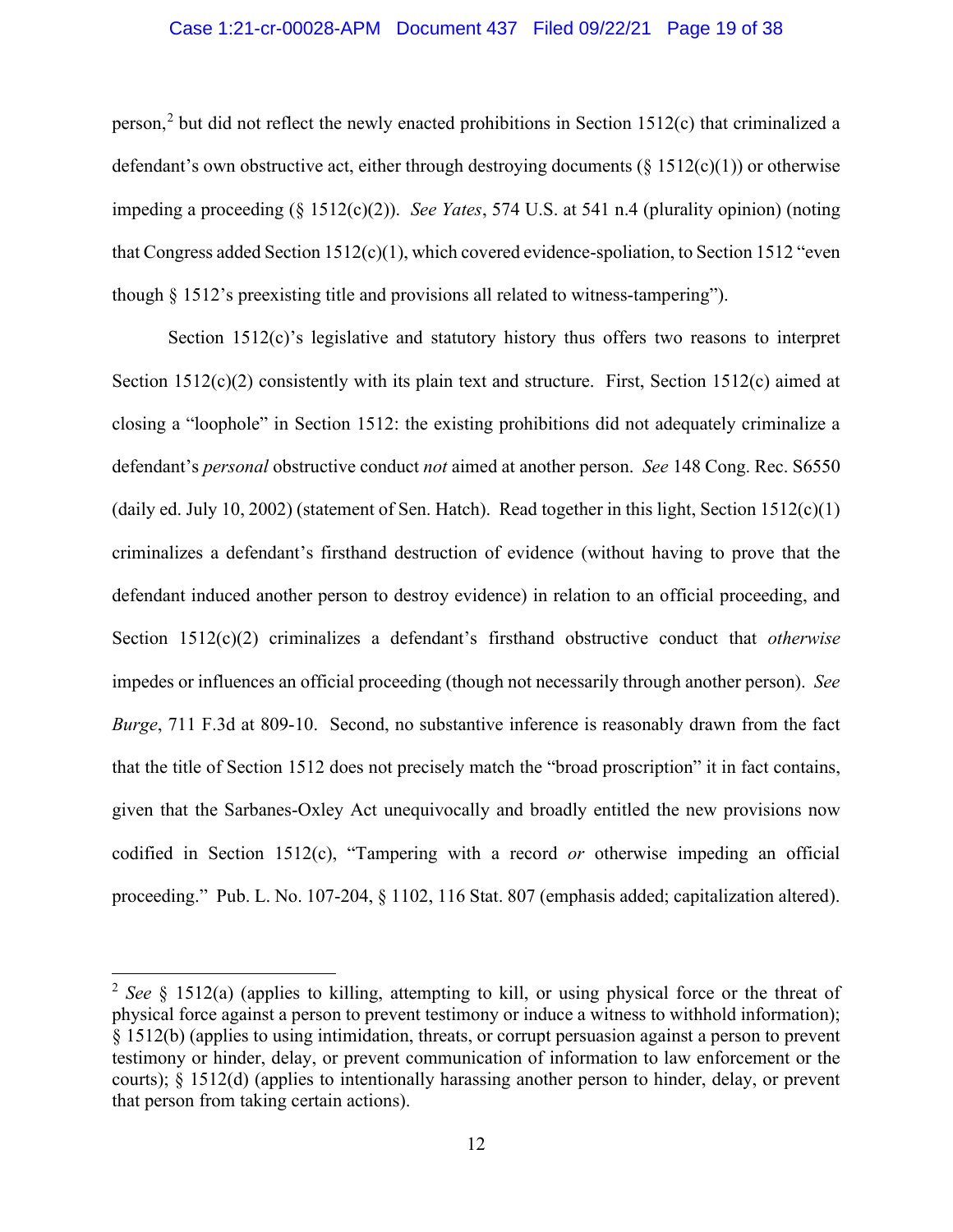#### Case 1:21-cr-00028-APM Document 437 Filed 09/22/21 Page 20 of 38

Section 1512's title is more limited simply because Congress did not amend the pre-existing title when it added the two prohibitions in Section 1512(c) in 2002. *Cf. Brotherhood of R.R. Trainmen v. Baltimore & Ohio R.R. Co.*, 331 U.S. 519, 528-29 (1947) (describing "the wise rule that the title of a statute and the heading of a section cannot limit the plain meaning of the text").

#### **II. Section 1512(c)(2)'s** *mens rea* **and nexus requirements limit the statute's reach.**

Although Section  $1512(c)(2)$  applies to any conduct that "obstructs, influences, or impedes," a felony obstruction offense does not exist unless the defendant acts "corruptly" and targets his conduct at a specific "official proceeding." These two requirements—which require the government to prove a stringent *mens rea* and a nexus to an official proceeding—limit Section 1512(c)(2)'s reach. *Cf. United States v. Jeter*, 775 F.2d 670, 675 (6th Cir. 1985) (Section 1503 "contains a clear *mens rea* requirement that limits its scope to those who 'corruptly' or *intentionally* seek to obstruct").

1. To violate Section 1512(c)(2), the defendant must act "corruptly." To prove a defendant acted "corruptly" for purposes of Section  $1512(c)(2)$ , the government must prove the defendant acted (1) with intent to obstruct, impede, or influence; and (2) wrongfully.

Because "'corruptly'" is not defined in the statute, it is "understood . . . to have its ordinary meaning." *United States v. North*, 910 F.2d 843, 881 (D.C. Cir. 1990) (per curiam), *withdrawn and superseded in part by United States v. North*, 920 F.2d 940 (D.C. Cir. 1990) (per curiam). In Poindexter, the D.C. Circuit suggested, while construing 18 U.S.C. § 1505,<sup>3</sup> that "'corruptly'" was "vague . . . in the absence of some narrowing gloss." 951 F.2d at 378. After surveying the

 $3$  Section 1505 applies to "[w]hoever corruptly . . . influences, obstructs, or impedes or endeavors to influence, obstruct, or impede . . . the due and proper exercise of the power of inquiry under which any inquiry or investigation is being had by either House, or any committee of either House or any joint committee of the Congress." 18 U.S.C. § 1505.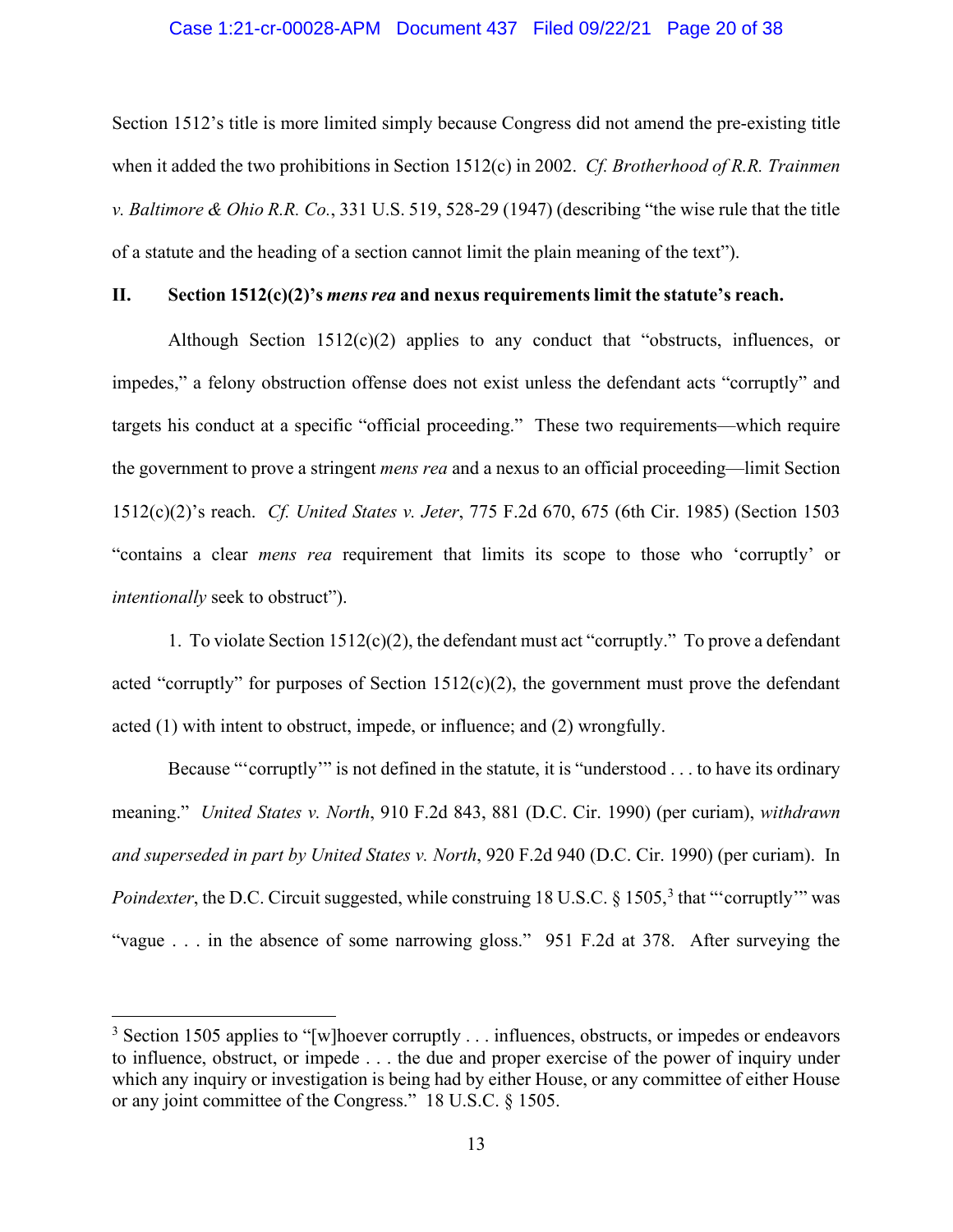#### Case 1:21-cr-00028-APM Document 437 Filed 09/22/21 Page 21 of 38

obstruction statute's legislative history (including the "[o]rigins" of Sections 1503 and 1505) and case law interpreting Section 1505, the court reversed the defendant's conviction because Section 1505 failed to provide "constitutionally required notice" that the defendant's conduct—making false and misleading statements to Congress—fell within the statute's scope. *Id.* at 380, 386. The court disclaimed any conclusion that "'corruptly'" in Section 1505 was "unconstitutionally vague as applied to all conduct." *Id.* at 385. The court also declined to adopt as a standard that "'corruptly' means that in acting, the defendant aimed to obtain an 'improper advantage for [himself] or someone else inconsistent with official duty and rights of others.'" *Id.* at 385-86 (quoting *North*, 910 F.2d at 881-82).<sup>4</sup>

For purposes of Section  $1512(c)(2)$ , "corruptly" includes two components: (1) intent to obstruct, impede, or influence; and (2) wrongfulness. *See United States v. Friske*, 640 F.3d 1288, 1291 (11th Cir. 2011) (to act "corruptly" is to act "with an improper purpose" and "with the specific intent to subvert, impede or obstruct") (quoting *United States v. Mintmire*, 507 F.3d 1273, 1289 (11th Cir. 2007)); *United States v. Gordon*, 710 F.3d 1124, 1151 (10th Cir. 2013) (same); *United States v. Watters*, 717 F.3d 733, 735 (9th Cir. 2013) (upholding jury instruction defining "corruptly" as acting with "consciousness of wrongdoing") (internal quotation marks omitted); *United States v. Matthews*, 505 F.3d 698, 705 (7th Cir. 2007) (upholding instruction defining "[c]orruptly" as acting "with the purpose of wrongfully impeding the due administration of justice"); Seventh Circuit Pattern Criminal Jury Instruction for  $\S 1512(c)$  ("A person acts

<sup>4</sup> Congress amended Section 1505 (and legislatively overruled *Poindexter*) by adding a definition of "corruptly": "acting with an improper purpose, personally or by influencing another, including making a false or misleading statement, or withholding, concealing, altering, or destroying a document or other information." *See* 18 U.S.C. § 1515(b). And decisions following *Poindexter* make clear that the term is not unconstitutionally vague. *See United States v. Morrison*, 98 F.3d 619, 630-31 (D.C. Cir. 1996); *see also* ECF 313 (Gov't Omnibus Opp. to Motions to Dismiss), at 21-22.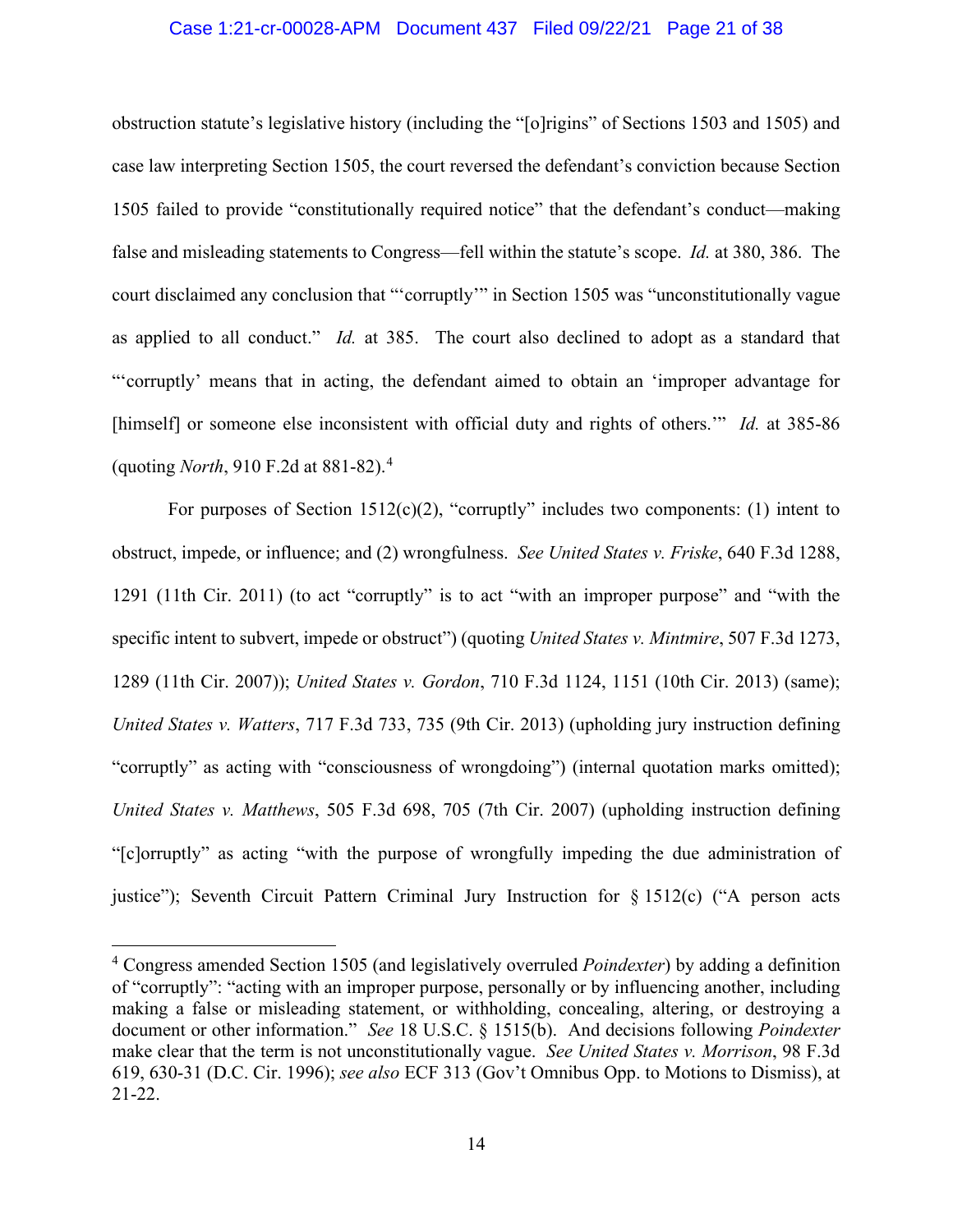#### Case 1:21-cr-00028-APM Document 437 Filed 09/22/21 Page 22 of 38

'corruptly' if he or she acts with the purpose of wrongfully impeding the due administration of justice."). That the term "corruptly" requires the government to prove that a defendant acted not only with intent to obstruct but also with "consciousness of wrongdoing" ensures that Section 1512(c)(2) "reaches only" those who have committed felony obstruction.<sup>5</sup> *Arthur Andersen LLP v. United States*, 544 U.S. 696, 706 (2005). That limitation is particularly important where, as here, the defendants are alleged to have obstructed a congressional proceeding. *See North*, 910 F.2d at 882 (noting that an "executive branch official" or a "political activist" may seek to persuade a representative to "stop[] spending her time pursuing a certain investigation" but instead pursue "some other legislative endeavor"; that conduct could be viewed as "endeavoring to impede or obstruct the investigation, but it is not necessarily doing so corruptly").

To prove that an attempted or actual obstruction of a congressional proceeding amounts to felony obstruction in violation of 18 U.S.C.  $\S$  1512(c)(2), the government must therefore adduce evidence establishing beyond a reasonable doubt that a defendant acted intentionally and with "consciousness of wrongdoing." *Andersen*, 544 U.S. at 706. That standard could be met where, for example, evidence showed that defendants created an encrypted group message chat entitled "DC OP: Jan 6 21," Fifth Superseding Indictment, ECF 328, at ¶ 59, planned to have an armed "quick reaction force" nearby, *id.* at  $\P$ [13 n.1, 72, dressed in reinforced vests, helmets, goggles, hard-knuckle tactical gloves, and carried bear spray, *id.* at  $\P$  106, 127, marched in a stack up the east side of the Capitol to join a mob that was pushing to enter the Capitol building, *id.* at  $\P$  140-42, stormed past barricades, *id.* at ¶ 156, and penetrated the Capitol building, where they assaulted law enforcement officers, *id.* at  $\P$  143-45, 165—all while a larger crowd was forcing entry into

<sup>&</sup>lt;sup>5</sup> Although Section 1512(c)(2)'s statutory text does not include the modifier "knowingly," the statute does require that the defendant "engage in conduct knowingly." *Gordon*, 710 F.3d at 1151; *Friske*, 640 F.3d at 1291.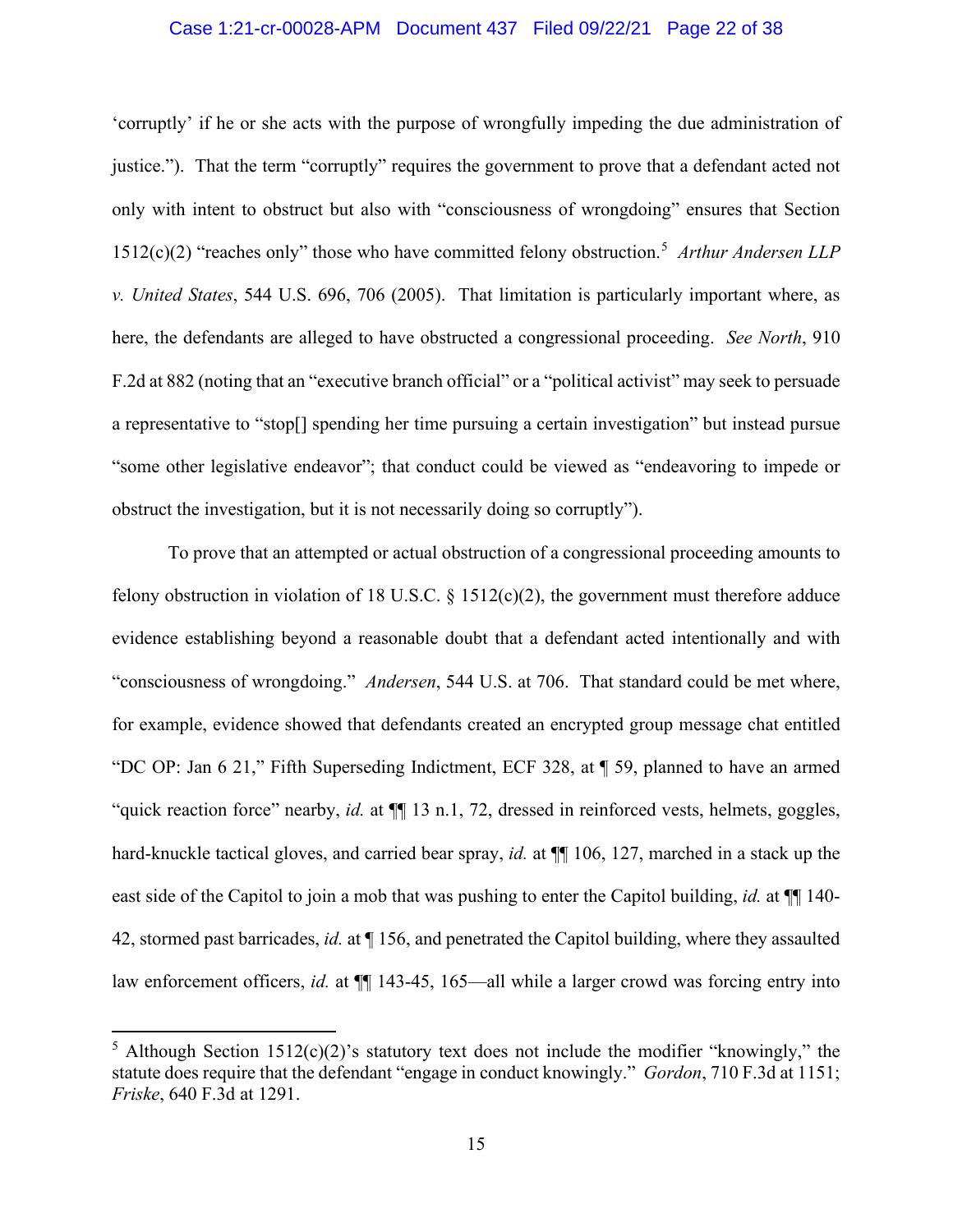#### Case 1:21-cr-00028-APM Document 437 Filed 09/22/21 Page 23 of 38

the Capitol building "by breaking windows, ramming open doors, and assaulting" law enforcement officers in a manner that led to the evacuation of a Joint Session that wasin the process of certifying the Electoral College vote, *id.* at ¶¶ 2-4, 7-8. While other fact patterns may pose more challenging questions concerning whether a defendant acted with the degree of "culpability . . . require[d] . . . to impose criminal liability," *Aguilar*, 515 U.S. at 602, the "outer limits of [the corruptly] element need not be explored here," *Andersen*, 544 U.S. at 706.<sup>6</sup>

2. To violate Section  $1512(c)(2)$ , the government must also satisfy the "nexus" requirement, namely, that the defendant "contemplated a particular, foreseeable proceeding, and that the contemplated proceeding constituted an official proceeding." *United States v. Young*, 916 F.3d 368, 386 (4th Cir.), *cert. denied*, 140 S. Ct. 113 (2019) (internal quotation marks omitted). "'[T]he nexus limitation is best understood as an articulation of the proof of wrongful intent that will satisfy the *mens rea* requirement of "corruptly" obstructing or endeavoring to obstruct'—that is, the first element of proving a § 1512(c)(2) charge." *Id.* at 385 n.12 (quoting *United States v. Erickson*, 561 F.3d 1150, 1159 (10th Cir. 2009)).

The nexus requirement derives from the Supreme Court's decision in *United States v. Aguilar*, 515 U.S. 593 (1995). There, the defendant was convicted under the omnibus clause in

<sup>&</sup>lt;sup>6</sup> The "high maximum<sup>[]</sup> and no minimum<sup>[]</sup>" penalty provision that Congress enacted in Section 1512(c)(2), moreover, acknowledges that obstruction offenses "may run the gamut from major to minor," and places faith in district court judges to "recognize differences between such cases" and to "try to make the punishment fit the crime." *Yates*, 574 U.S. at 569-70 (Kagan, J., dissenting); *see Apprendi v. New Jersey*, 530 U.S. 466, 481 (2000) (noting that "judges in this country have long exercised discretion" to impose sentences within a statutory sentencing range by "taking into consideration various factors relating both to offense and offender").The same is true of the criminal contempt statute, 18 U.S.C. § 401, which has been applied to a wide range of conduct, *see United States v. McGainey*, 37 F.3d 682, 683 (D.C. Cir. 1994) (threatening gesture that led to "disruption" of a criminal trial constituted "'obstruction of the administration of justice'"); *id*. at 684-85 (citing other disruption case), and prescribes no maximum or minimum penalty, *see* 18 U.S.C. § 401 (permitting court the "power to punish by fine or imprisonment, or both, at its discretion").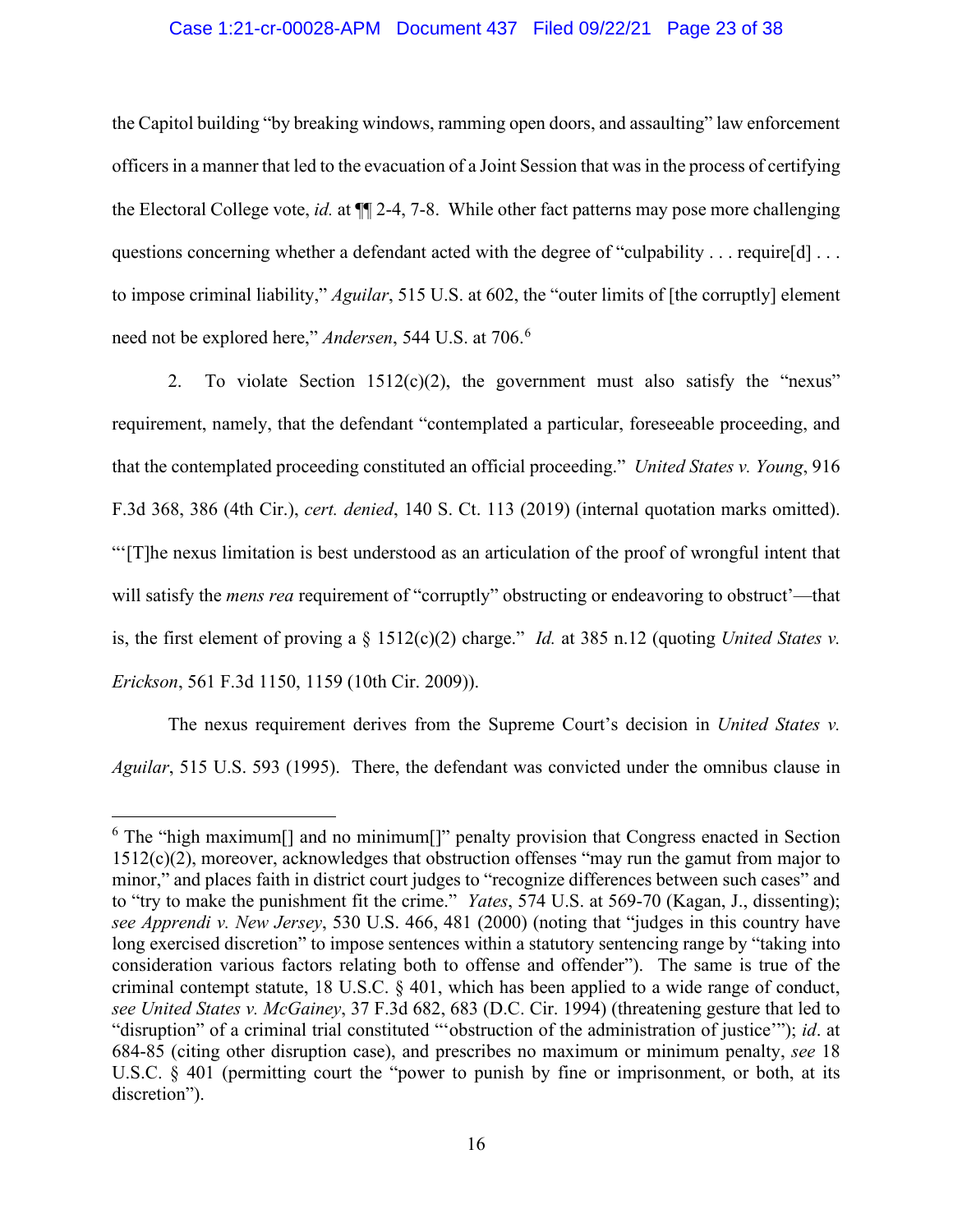#### Case 1:21-cr-00028-APM Document 437 Filed 09/22/21 Page 24 of 38

Section 1503 for lying to an FBI agent "who might or might not testify before a grand jury." *Id.* at 600. That uncertainty was too attenuated to give rise to criminal liability because an obstructive act must "have a relationship in time, causation, or logic" with the official proceeding. *Id.* 599- 600. That was so, the Court held, because "if the defendant lacks knowledge that his actions are likely to affect the judicial proceeding, he lacks the requisite intent to obstruct." *Id.* at 599.

The Supreme Court's decision in *Arthur Andersen* applied the nexus requirement to Section 1512(b)(2)(A) offenses, which prohibit "knowingly" and "corruptly persuad[ing]" another to destroy documents in contemplation of an official proceeding. *See* 544 U.S. at 703. Observing that "[i]t is . . . one thing . . . to say that a proceeding 'need not be pending or about to be instituted at the time of the offense,'" *id.* at 707; *see* 18 U.S.C. § 1512(f), the Supreme Court found it "quite another to say a proceeding need not even be foreseen," 544 U.S. at 708. To secure a conviction under Section 1512(b), therefore, the government must prove that the defendant has "in contemplation" a "particular official proceeding in which [the tampered-with] documents might be material." *Id.*

The same logic applies to Section 1512(c)(2). *See Ring*, 628 F. Supp. 2d at 223 (applying nexus requirement to Section  $1512(c)(2)$ ).<sup>7</sup> Courts considering prosecutions brought under Section  $1512(c)(2)$ , moreover, have vacated convictions where the evidence failed to establish a sufficient nexus between the obstructive act and the alleged official proceeding. *See Young*, 916 F.3d at 387-89 (defendant's general awareness that the government might be investigating him was insufficiently connected to "a *specific* and *reasonably foreseeable* official proceeding"); *Friske*, 640 F.3d at 1292-93 (government failed to prove that the defendant who, at a friend's

 $<sup>7</sup>$  Although neither the Supreme Court nor the D.C. Circuit has extended the "nexus" requirement</sup> to Section 1512(c)(2), every court of appeals to have confronted the question has. *See Young*, 916 F.3d at 386 (collecting cases).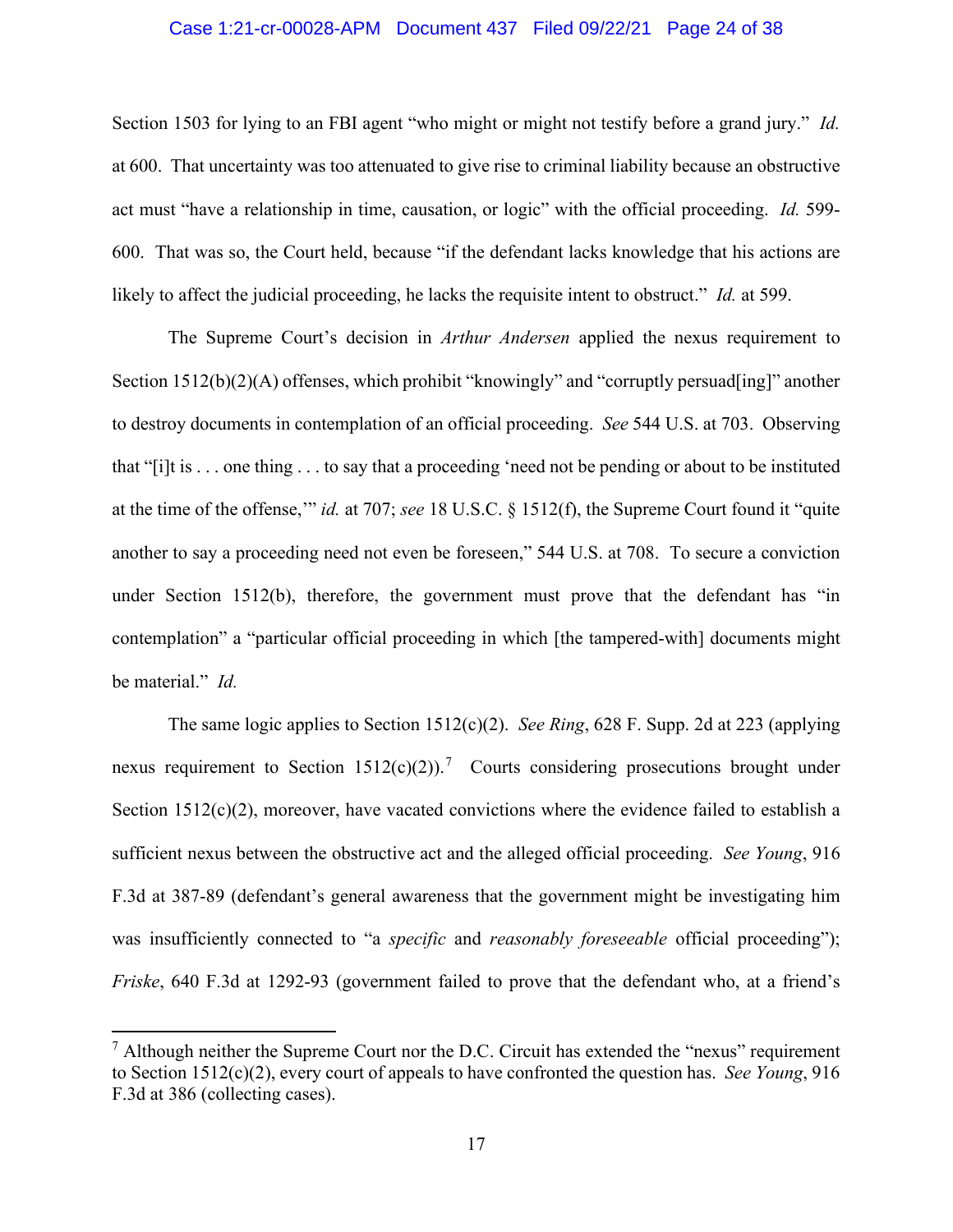#### Case 1:21-cr-00028-APM Document 437 Filed 09/22/21 Page 25 of 38

request, retrieved items that were subject to criminal forfeiture, "knew that the natural and probable result of his actions would be the obstruction of [the friend's] forfeiture proceeding"). To be sure, establishing a "relationship in time, causation, or logic," *Aguilar*, 515 U.S. at 599, between the obstructive conduct and the official proceeding in the defendants' case, where they are alleged to have forced their way into the Capitol to impede Congress's certification of the Electoral College vote at the very moment that certification was underway, does not raise the borderline questions at issue in other cases. But the nexus requirement nonetheless imposes a meaningful "restraint" on the "reach of a federal criminal [obstruction] statute." *Marinello*, 138 S. Ct. at 1106 (quoting *Aguilar*, 515 U.S. at 600).

3. The *mens rea* and nexus requirements in Section 1512(c)(2) serve the critical function of ensuring that only those who understand the character and import of their actions are punished. A defendant does not violate the statute unless, at minimum, he intentionally and wrongfully obstructs (or attempts to obstruct) a particular, foreseeable proceeding that qualifies as an "official proceeding" under Section 1515(a)(1).

## **III. The Supreme Court's decision in** *Yates v. United States* **does not counsel a different interpretation.**

The Supreme Court's decision in *Yates v. United States*, which considered how to construe the statutory term "tangible object" in Section 1519, 574 U.S. at 532 (plurality opinion), does not undermine the interpretation of Section 1512(c)(2) articulated above. In *Yates*, a plurality of the Court undertook a "contextual reading" to narrow the scope of "tangible object" in Section 1519 to "only objects one can use to record or preserve information, not all objects in the physical world." *Id.* at 536 (plurality opinion). The contextual features that animated that narrow interpretation in Section 1519 are, however, absent in Section 1512(c)(2).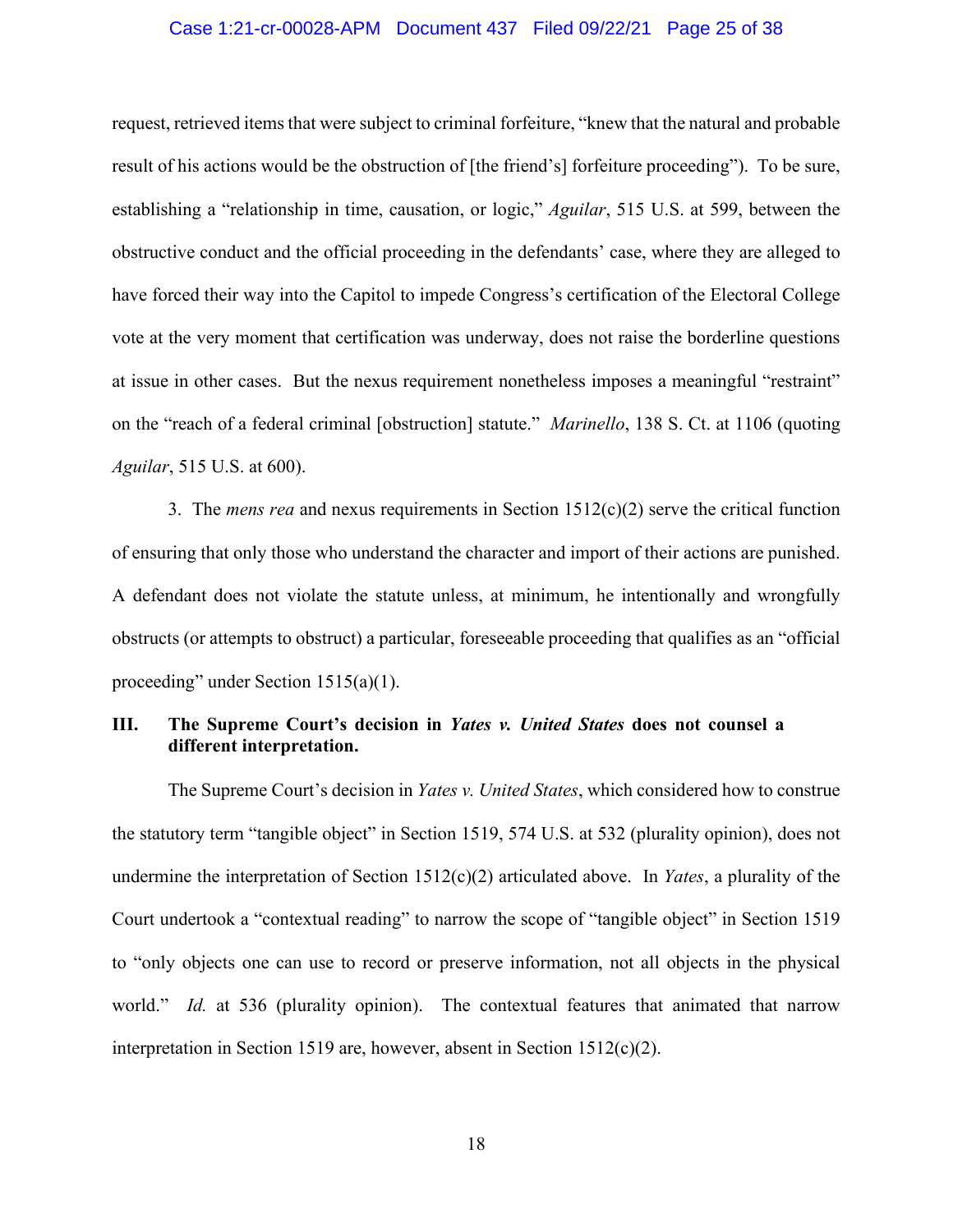#### Case 1:21-cr-00028-APM Document 437 Filed 09/22/21 Page 26 of 38

1. The Court in *Yates* considered a prosecution brought under Section 1519, which makes it a crime to "knowingly alter[], destroy[], mutilate[], conceal[], cover[] up, falsif[y], or make[] a false entry in any record, document, or tangible object with the intent to impede, obstruct, or influence" a federal investigation. 18 U.S.C. § 1519. Yates was a commercial fisherman who ordered his crew to throw his catch back into the sea to prevent federal authorities from determining whether he had harvested undersized fish. *Yates*, 574 U.S. at 531 (plurality opinion). The question presented was whether "tangible object" as used in Section 1519 included a fish. A fractured Supreme Court produced three opinions.

a. A four-Justice plurality concluded that Section 1519's "context" supported a "narrower reading." *Yates*, 574 U.S. at 539. A holding that "tangible object" included "any and all objects," the plurality concluded, would "cut § 1519 loose from its financial-fraud mooring" in the Sarbanes-Oxley Act. *Id.* at 532. The plurality grounded its analysis in several "[f]amiliar interpretive guides." *Id.* at 539. First, neither Section 1519's caption, "Destruction, alteration, or falsification of records in Federal investigations and bankruptcy," nor the title within the Sarbanes-Oxley Act within which Section 1519 was placed, "Criminal penalties for altering documents," suggested that Congress aimed to "sweep" in "physical objects of every kind." *Id.* at 539-40.

Second, the plurality relied on Section 1519's placement within Title 18's Chapter 73. *Yates*, 574 U.S. at 540. Specifically, its placement at the end of the chapter following several provisions "prohibiting obstructive acts in specific contexts," suggested that Congress did not intend Section 1519 as an "across-the-board" spoliation ban. *Id.* In contrast, the plurality noted, Congress directed codification of the Sarbanes-Oxley Act's "other additions . . . within or alongside retained provisions that address obstructive acts relating broadly to official proceedings and criminal trials." *Id.* To illustrate one such "broad<sup>[]</sup>" provision, the plurality specifically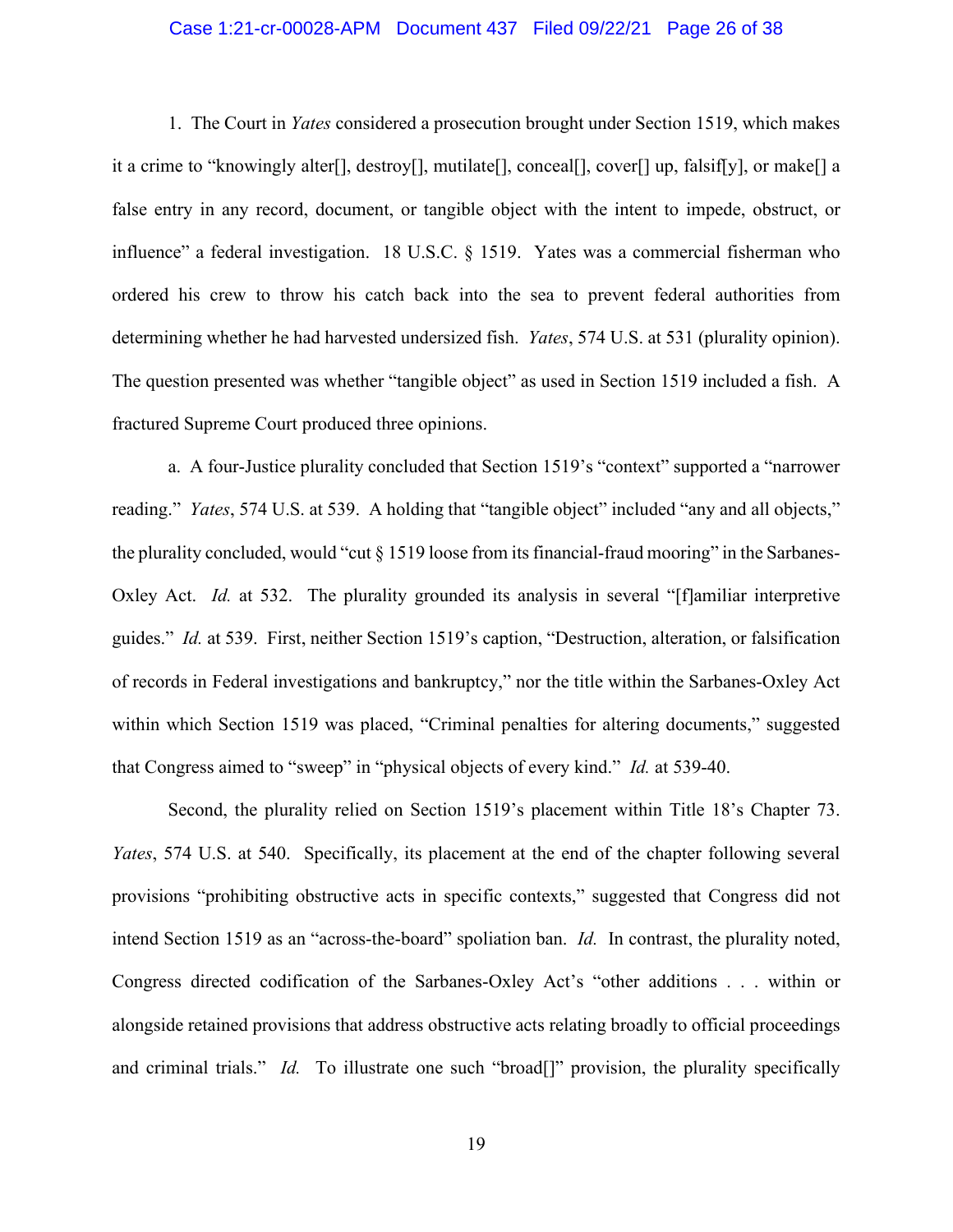#### Case 1:21-cr-00028-APM Document 437 Filed 09/22/21 Page 27 of 38

referred to the provision at issue in this case, Section 1512(c), which, as noted above, was titled "Tampering with a record or otherwise impeding an official proceeding," and which Congress placed (as Section 1512(c)) within the "broad proscription<sup>[]"</sup> found in the "pre-existing" Section 1512. *Id.* at 541.

Third, the plurality compared Section 1519 with the "contemporaneous passage" in the Sarbanes-Oxley Act of Section 1512(c)(1). *See* 574 U.S. at 541. Because Section 1512(c)(1)'s reference to "other object" encompassed "any and every physical object," the plurality "resist[ed] a reading of § 1519" that would make Section 1512(c)(1) superfluous. *Id.* at 542-43. Moreover, the plurality reasoned, the fact that Congress's formulation in Section 1519 did not track the language in Section  $1512(c)(1)$  indicated that Congress intended Section 1519 to be construed differently from Section 1512. *Id.* at 545 n.7. More specifically, the plurality concluded that, by adopting those different formulations, Congress intended the phrase "tangible object" in Section 1519 to "have a narrower scope" than the phrase "'other object'" in Section 1512(c)(1). *Id.* at 544- 45.

Fourth, the plurality found support for its narrowing construction in the *noscitur a sociis* and *ejusdem generis* interpretive canons. 574 U.S. at 543-46. Because "tangible object" in Section 1519 was the "last in a list of terms that begins 'any record [or] document,'" the *noscitur a sociis* canon counseled interpreting that term "to refer . . . specifically to the subject of tangible objects involving records and documents." *Id.* at 544. That reading, moreover, "accord[ed] with" Section 1519's verbs, which include "'falsif[ying]'" and "'mak[ing] a false entry in'"—terms that commonly "take as grammatical objects records, documents, or things used to record or preserve information." *Id.* (emphasis omitted). Similarly, application of the *ejusdem generis* canon—that "general words" following "specific words" when listed in a statute are "construed to embrace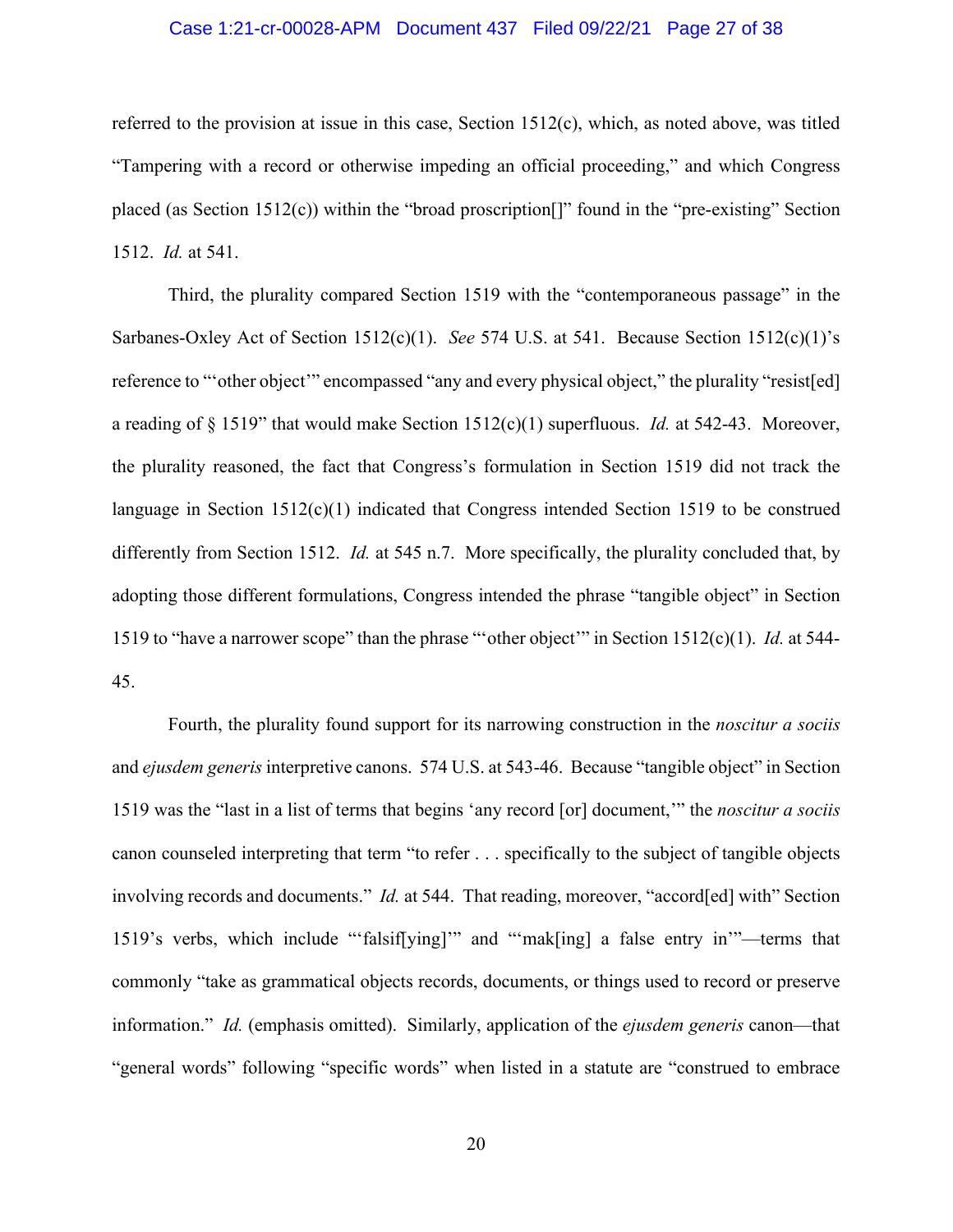#### Case 1:21-cr-00028-APM Document 437 Filed 09/22/21 Page 28 of 38

only objects similar in nature to those objects enumerated by the preceding specific words," *id.* at 545 (internal quotation marks omitted)—indicated that Congress "would have had no reason to refer specifically to 'record' or 'document'" if it intended Section 1519 to "capture physical objects as dissimilar as documents and fish." *Id.* at 546.<sup>8</sup>

Finally, the plurality stated that, to the extent its "recourse to traditional tools of statutory construction" left "any doubt" about how to interpret "'tangible object'" in Section 1519, the rule of lenity favored a narrow interpretation of that phrase. 574 U.S. at 547-48. Because a broad reading of Section 1519 would criminalize "tampering with *any* physical object that *might* have evidentiary value in *any* federal investigation into *any* offense, no matter whether the investigation is pending or merely contemplated, or whether the offense subject to investigation is criminal or civil," the plurality reasoned that before it opted for the "harsher alternative," Congress must speak "in language that is clear and definite." *Id.* at 548 (internal quotation marks omitted).

b. Justice Alito concurred in the judgment on narrower grounds.<sup>9</sup> Observing that the statutory "question is close," Justice Alito reasoned that the combined effect of "the statute's list of nouns, its list of verbs, and its title" favored the plurality's conclusion. *Yates*, 574 U.S. at 549 (Alito, J., concurring). Section 1519's nouns suggested that "'tangible object'" in that provision

<sup>8</sup> By way of example, the Supreme Court cited its decision in *Begay v. United States*, 553 U.S. 137 (2008), *abrogated on other grounds by Johnson v. United States*, 576 U.S. 591 (2015), where the Court interpreted the residual clause in the Armed Career Criminal Act (ACCA), which covered "any crime . . . that . . . is burglary, arson, or extortion, involves use of explosives, or otherwise involves conduct that presents a serious potential risk of physical injury to another." 18 U.S.C.  $§ 924(e)(2)(B)(ii)$ . The ACCA's enumeration of specific crimes suggested that the "otherwise" involves" provisions applied only to "*similar* crimes, rather than *every* crime that 'presents a serious potential risk of physical injury to another.'" *Begay*, 553 U.S. at 142.

<sup>9</sup> Under the rule announced in *Marks v. United States*, 430 U.S. 188 (1977), Justice Alito's concurrence represents the binding holding as the narrowest opinion among those concurring in the judgment. *See id.* at 193.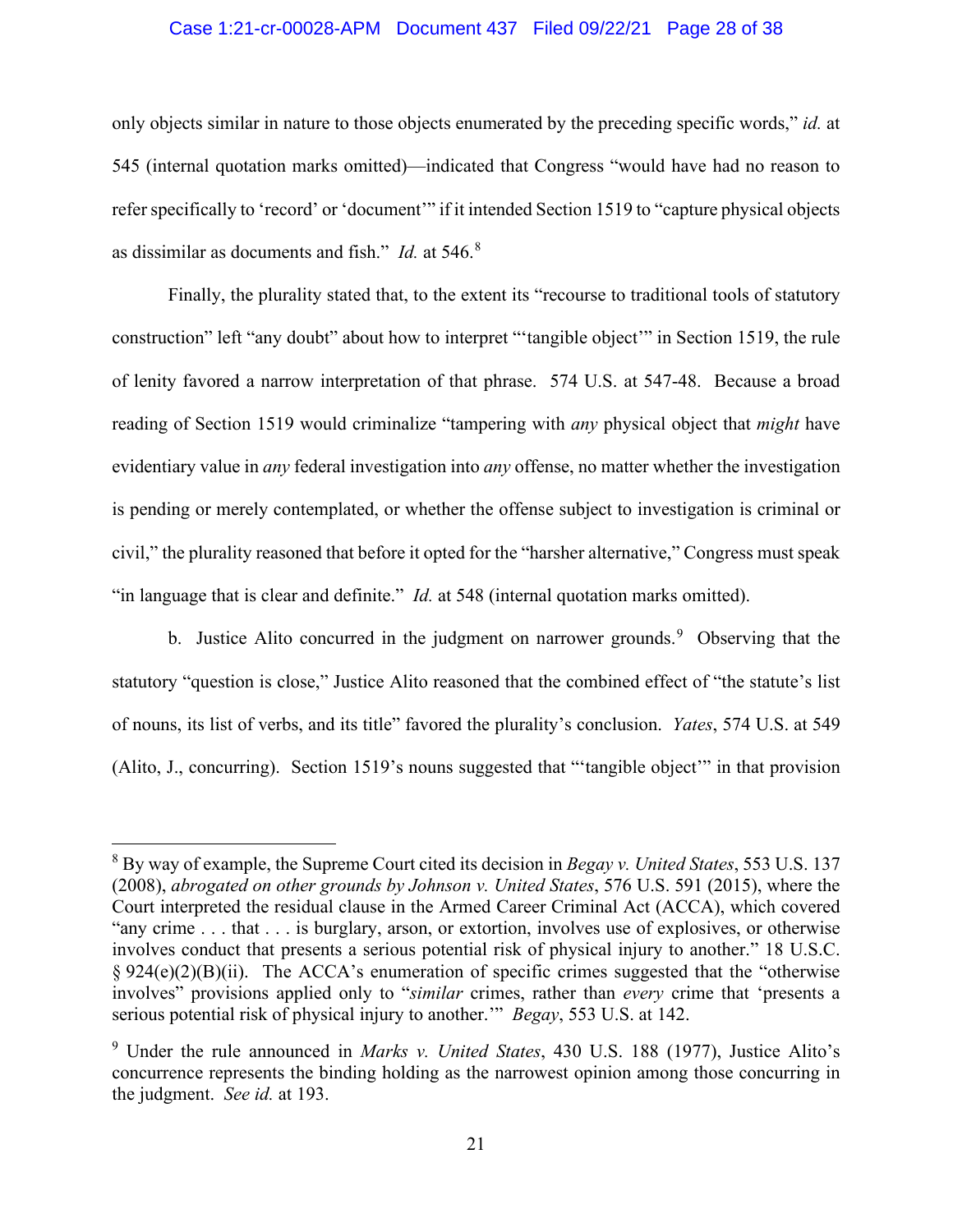#### Case 1:21-cr-00028-APM Document 437 Filed 09/22/21 Page 29 of 38

"should refer to something similar to records or documents." *Id.* at 550. Similarly, Section 1519's list of verbs are "closely associated with filekeeping," and at least one verb phrase—"'makes a false entry in'"—"makes no sense outside of filekeeping." *Id.* at 551. Finally, Section 1519's title—"Destruction, alteration, or falsification of records in Federal investigations and bankruptcy," § 1519—suggested that "no matter how other statutes might be read," Section 1519 "does not cover every noun in the universe with tangible form." *Id.* at 552.

c. Justice Kagan, joined by three other Justices, dissented. In her view, the term "'tangible object'" in Section 1519 was "broad, but clear"; it encompassed, as it would in "everyday language," "any object capable of being touched." *Yates*, 574 U.S. at 553 (Kagan, J., dissenting). Reviewing Section 1519's text and context demonstrated that "Congress said what it meant and meant what it said." *Id.* at 555. Moreover, Justice Kagan reasoned, when Congress in Section 1519 used a "broad term" such as "tangible object," an interpretation that provided "immunity" to defendants who destroyed non-documentary evidence had "no sensible basis in penal policy." *Id.* at 558.

2. The decision in *Yates* does not unsettle the straightforward interpretation of Section 1512(c)(2) articulated above because the "familiar interpretive guides" on which the plurality (and to some extent Justice Alito) relied to narrow the scope of Section 1519 do not apply to Section  $1512(c)(2)$ .

Consider first, as the plurality did, Section 1512's statutory title. *See Yates*, 574 U.S. at 539-40 (plurality opinion); *see also id.* at 552 (Alito, J., concurring) (considering Section 1519's title). Even leaving aside the "the wise rule" that neither "the title of a statute" nor "the heading of a section" can "limit the plain meaning of the text," *Brotherhood of R.R. Trainmen*, 331 U.S. at 528-29, Section 1512's title, "Tampering with a witness, victim, or an informant," provides no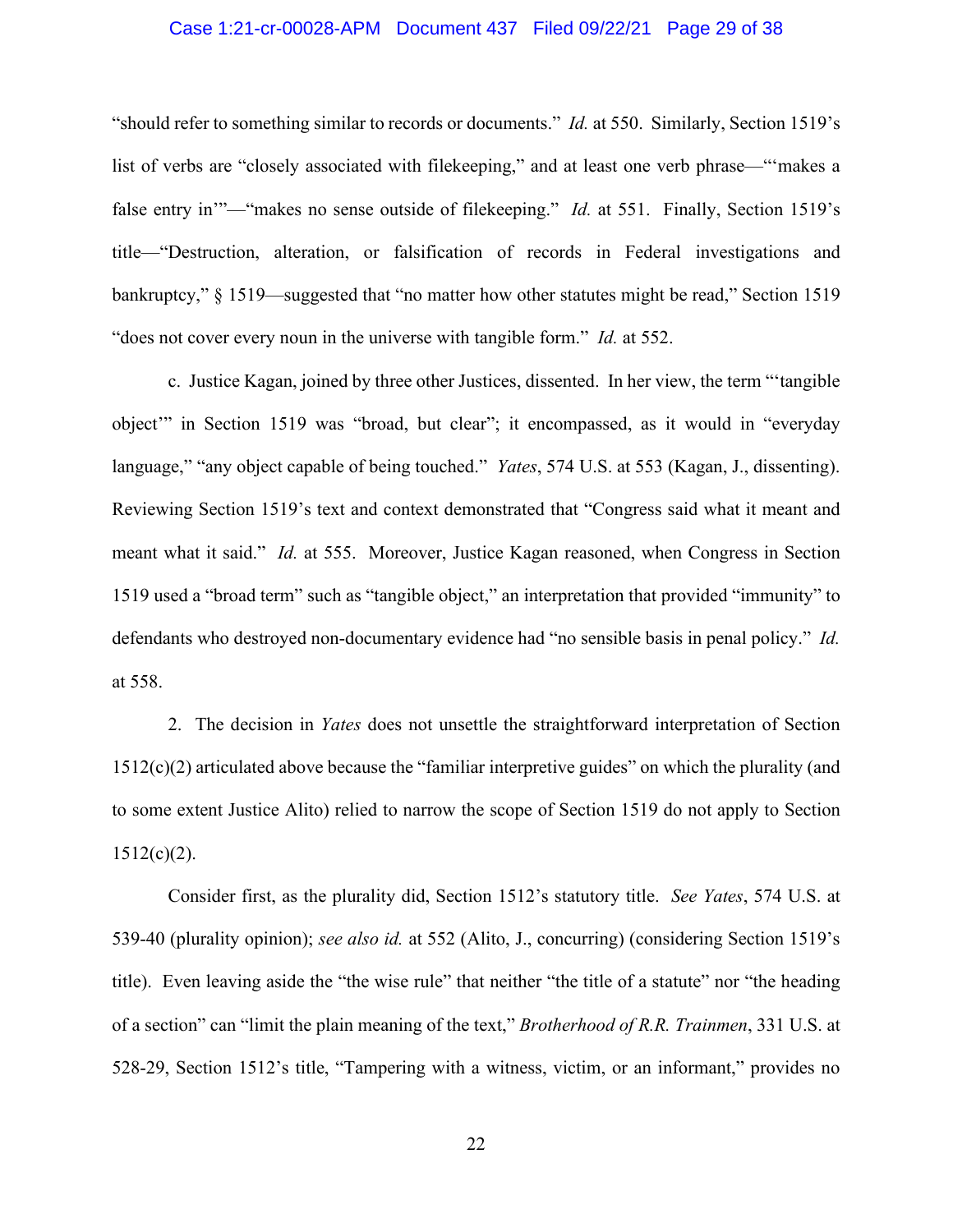#### Case 1:21-cr-00028-APM Document 437 Filed 09/22/21 Page 30 of 38

reason to narrow the interpretation of Section 1512(c)(2). *See supra*, at 11-12. For one thing, Congress named that title 20 years before it enacted 1512(c) in the Sarbanes-Oxley Act, and then simply opted not to rename Section 1512 to reflect either of the two new obstruction prohibitions added in Section 1512(c). Section 1512's overarching title therefore does not have the same interpretive force as Section 1519's title, which was enacted by the same Congress that enacted the rest of Section 1519. *See Yates*, 574 U.S. 541 n.4 (plurality opinion). Additionally, whereas Section 1519's title within the Sarbanes-Oxley Act, "Criminal penalties for altering documents," suggested a narrow focus on document destruction, *see id.* at 539-40, Section 1512(c)'s title within the Sarbanes-Oxley Act reflected both the document-destruction prohibition in Section 1512(c)(1) *and* the broader catch-all obstruction provision in Section 1512(c)(2): "Tampering with a record *or otherwise impeding an official proceeding*." Sarbanes-Oxley Act of 2002, Pub. L. No. 107-204, § 1102, 116 Stat. 807 (emphasis added; capitalization altered).

Similarly inapposite here is Section 1512(c)(2)'s placement within Chapter 73. *See Yates*, 574 U.S. at 540-41 (plurality opinion). Whereas Congress enacted Section 1519 as a standalone prohibition and placed it at the end of the chapter "together with specialized provisions expressly aimed at corporate fraud and financial audits," it instead inserted Section 1512(c) within the "preexisting" Section 1512. *Id.* at 541 (plurality opinion). So situated, Section 1512(c)(2)'s function as a catch-all obstruction prohibition is consistent with Section 1512's role as a "broad proscription" on obstructive acts. *See id.* (plurality opinion).

That reading, moreover, is consistent with how the *Yates* plurality opinion describes Section 1512(c). *See* 574 U.S. at 541-43, 545. Contrasting the term "other object" in the document-destruction provision in Section  $1512(c)(1)$  with "tangible object" in Section 1519, the plurality concluded that Section  $1512(c)(1)$ 's later enactment suggested Congress intended it to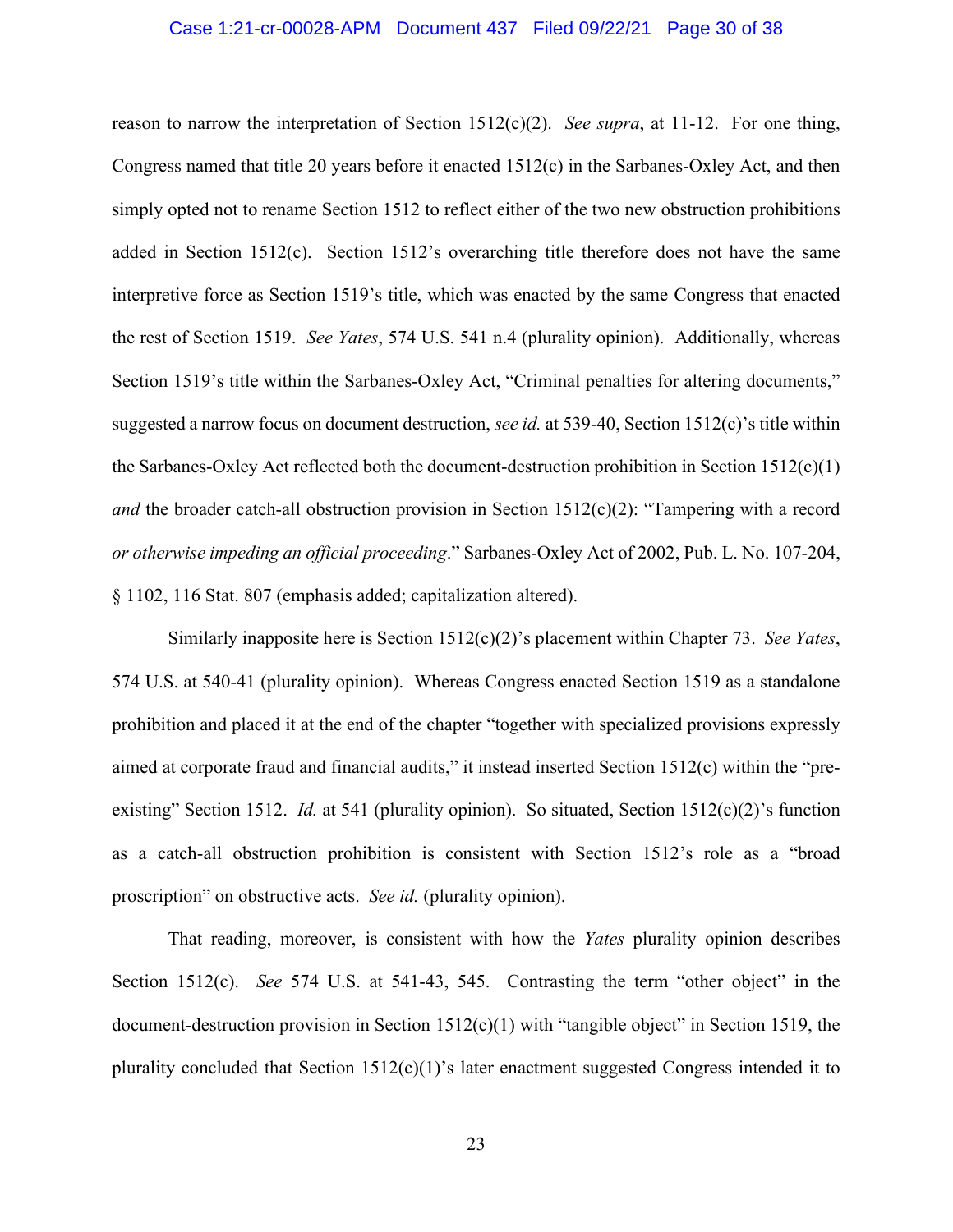#### Case 1:21-cr-00028-APM Document 437 Filed 09/22/21 Page 31 of 38

reach more broadly than Section 1519. *Id.* at 542-43; *id.* at 545 n.7 ("Congress designed § 1519 to be interpreted apart from § 1512, not in lockstep with it."). And if Congress intended Section  $1512(c)(1)$  to cover more ground than Section 1519, Section 1512(c)'s text and structure make plain that it further intended Section  $1512(c)(2)$  to cover more ground than Section  $1512(c)(1)$ .

The plurality, 574 U.S. at 544-45, and Justice Alito, *id.* at 550, also drew support for their narrowing construction of Section 1519 from interpretive canons, but those canons do not help the defendants here. "Where a general term follows a list of specific terms, the rule of *ejusdem generis* limits the general term as referring only to items of the same category." *United States v. Espy*, 145 F.3d 1369, 1370-71 (D.C. Cir. 1998). Section 1519's structure—a list of specific terms ("record" and "document) followed by a more general term ("tangible object")—in a singular provision is susceptible to that analysis. *Yates*, 574 U.S. at 545-56 (plurality opinion); *id.* at 549-50 (Alito, J., concurring). But Section  $1512(c)$ 's structure differs significantly: it includes one numbered provision that prohibits evidence-tampering, followed by a semi-colon, the disjunctive "or," and then a separate numbered provision containing the separate catch-all obstruction prohibition. "The absence of a list of specific items undercuts the inference embodied in *ejusdem generis* that Congress remained focused on the common attribute when it used the catchall phrase." *Ali v. Fed. Bureau of Prisons*, 552 U.S. 214, 225 (2008). Furthermore, in the same way that the *ejusdem generis* canon does not apply to the omnibus clause in Section 1503 that is "one of . . . several distinct and independent prohibitions" rather than "a general or collective term following a list of specific items to which a particular statutory command is applicable," *Aguilar*, 515 U.S. at 615 (Scalia, J., concurring in part and dissenting in part), it has no application to Section 1512(c)(2), which embodies the same structure. *Cf. Loughrin v. United States*, 573 U.S. 351, 359 (2014) (distinguishing the mail fraud statute (18 U.S.C. § 1341), which "contains two phrases strung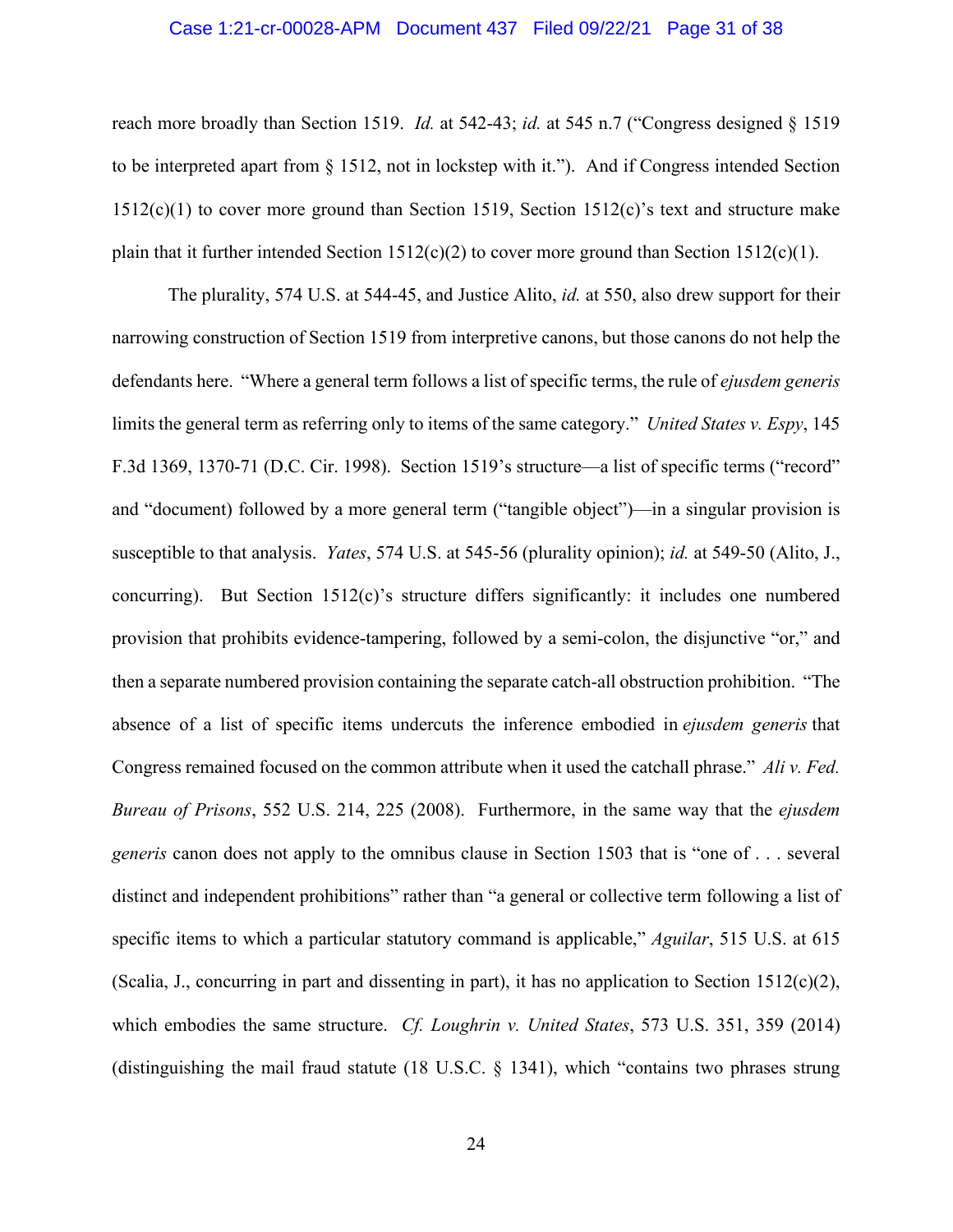#### Case 1:21-cr-00028-APM Document 437 Filed 09/22/21 Page 32 of 38

together in a single, unbroken sentence," from the bank fraud statute (18 U.S.C. § 1344), which comprised "two clauses" with "separate numbers, line breaks before, between, and after them, and equivalent indentation—thus placing the clauses on an equal footing and indicating that they have separate meanings").

The Supreme Court's decision in *Begay v. United States*, 553 U.S. 137, on which the *Yates* plurality in part relied (*see supra*, note 8), does not suggest a different conclusion with respect to Section 1512(c)(2). The statutory provision at issue in *Begay* included a list of specified crimes ("any crime . . . that is . . . burglary, arson, or extortion, or involves use of explosives") followed, in the same sentence, by a more general category ("or otherwise involves conduct that presents a serious potential risk of physical injury to another," 18 U.S.C.  $\S$  924(e)(2)(B)(ii)); the Supreme Court held that the "otherwise involves" provision covered only crimes "similar" to those in the enumerated list. *See* 553 U.S. at 142-43. In Section 1512(c)(2), by contrast, "the 'otherwise' phrase . . . stands alone, unaccompanied by any limiting examples" in a provision that "is plainly separate and independent of" Section 1512(c)(1). *Ring*, 628 F. Supp. 2d at 224 n.17. "Thus, just as *Begay* did not define the 'otherwise' clause" in Section 924(e)(2)(B)(ii) "in terms of the independent and preceding" Section  $924(e)(2)(B)(i)$ , Section  $1512(e)(2)$ 's "use of 'otherwise" should not be construed "as limited by  $\S$  1512(c)(1)'s separate and independent prohibition on evidence-tampering." *Id.*; *see De Bruhl-Daniels*, 491 F. Supp. 3d at 251 ("[Section 1512(c)(2)] does not appear as a broad catch-all term at the end of a list that must be wrangled into conformity with congressional intent using a canon of construction" but instead "exists as a potent, independent, and unequivocal catch-all provision that reaches all manner of obstructive conduct related to an official proceeding.").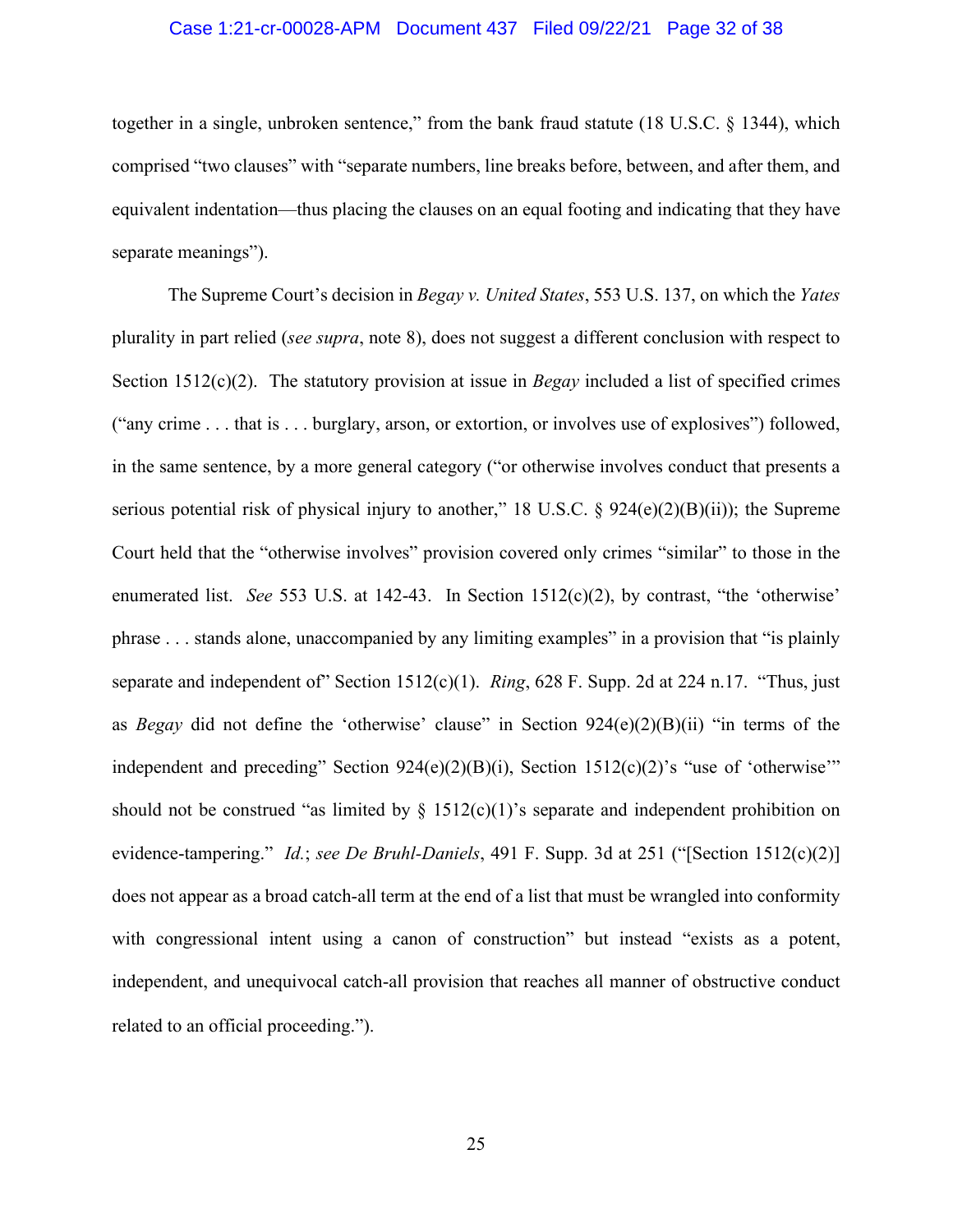#### Case 1:21-cr-00028-APM Document 437 Filed 09/22/21 Page 33 of 38

The *noscitur a sociis* canon is similarly inapplicable here. That canon is used only to construe terms that are "of obscure or doubtful meaning," not to change the meaning of unambiguous terms that are simply broad. *Russell Motor Car Co. v. United States,* 261 U.S. 514, 520 (1923). Moreover, the canon may be invoked only "when a string of statutory terms raises the implication that the words grouped in a list should be given related meaning." *S. D. Warren Co. v. Maine Bd. of Env't Prot.,* 547 U.S. 370, 378 (2006) (internal quotation marks omitted); *see Beecham v. United States,* 511 U.S. 368, 371 (1994) ("That several items in a list share an attribute counsels in favor of interpreting the other items as possessing that attribute as well."). As noted above, the first and second clauses of Section 1512(c) are not items in a list of related terms; rather, they are distinct offenses phrased in the disjunctive. 18 U.S.C. § 1512(c). That structure therefore does not lend itself to application of *noscitur a sociis*. *See De Bruhl-Daniels*, 491 F. Supp. 3d at 251 (declining to apply the *noscitur a sociis* canon to Section 1512(c)).<sup>10</sup>

Finally, the *Yates* plurality's reliance on the rule of lenity has no application here.<sup>11</sup> The rule of lenity "only applies if, after considering text, structure, history, and purpose, there remains

<sup>10</sup> Contrary to defendant Donovan Crowl's suggestion, *see* Reply to Gov't Omnibus Opposition, ECF 400, at 26-27, the D.C. Circuit's decision in *Trans Union Corp. v. F.T.C.*, 81 F.3d 228 (D.C. Cir. 1996), does not counsel a different result here. The issue in *Trans Union Corp.* was the proper interpretation of 15 U.S.C. § 1681b, which concerns the ways in which businesses can use consumer reports. Section 1681b(a)(3) supplies a list of permissible reasons for sharing a consumer report, followed by a catch-all permitting sharing of a consumer report to a person who "otherwise has a legitimate business need for the information." 15 U.S.C. § 1681b(a)(3)(F). The D.C. Circuit held that the catch-all provision at the end of this list was "best understood as meaning types of business transactions similar to those" in the preceding list. *Trans Union Corp.* 81 F.3d at 234. Section  $1512(c)(2)$ , by contrast, does not come at the end of a list; it supplies an entirely independent obstruction prohibition. *Cf. United States v. Buluc*, 930 F.3d 383, 390 (5th Cir.) (declining to apply *ejusdem generis* and *noscitur a sociis* canons where the statute in question was "not structured grammatically as a list of specifics followed by a generic catchall" and "lack[ed] a 'string of statutory terms'"), *cert. denied*, 140 S. Ct. 544 (2019).

 $11$  Justice Alito did not rely on several features that guide the plurality opinion, including the rule of lenity. *See* 574 U.S. at 549 (noting that the case "should be resolved on narrow grounds," namely, "the statute's list of nouns, its list of verbs, and its title," but not discussing the Sarbanes-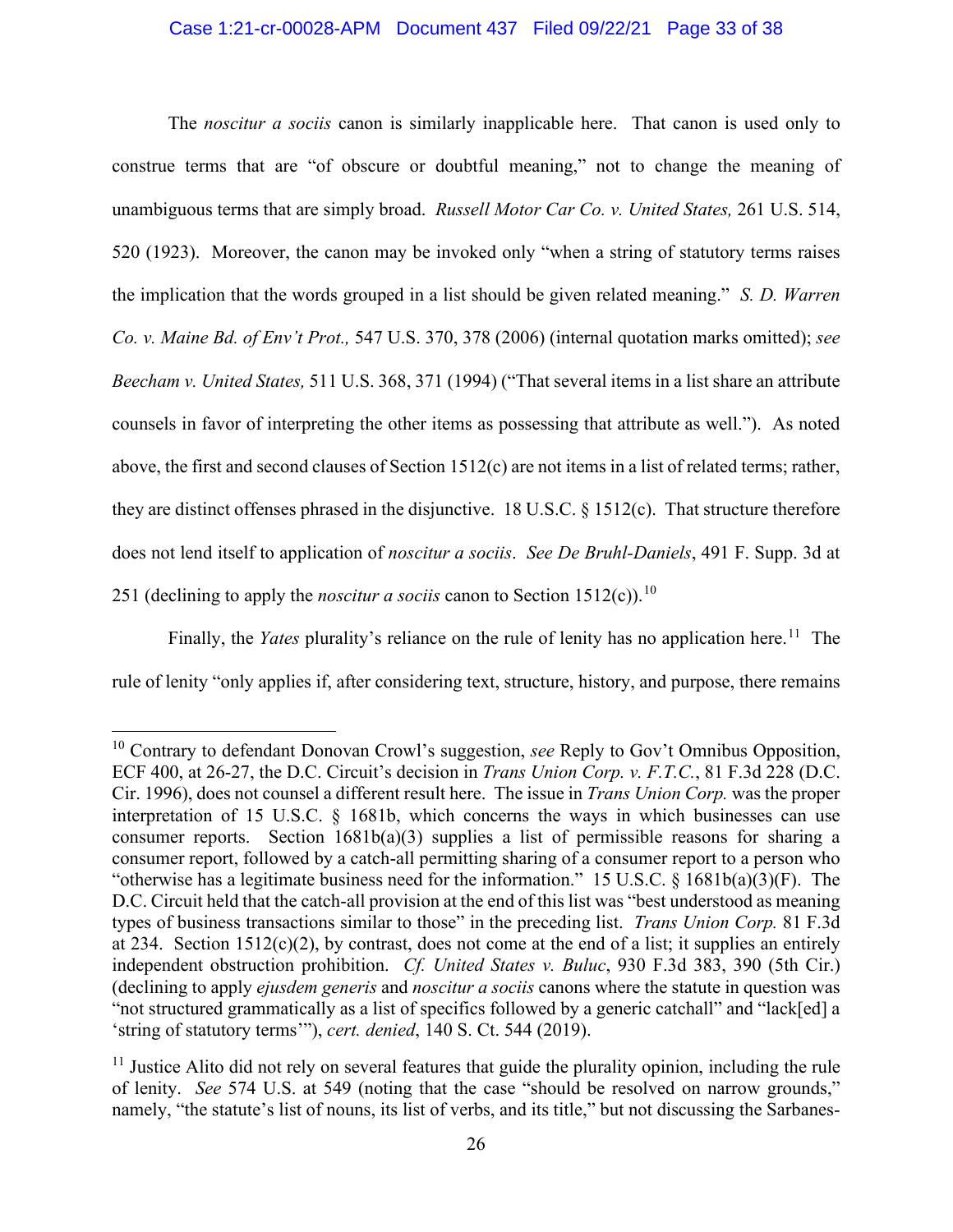#### Case 1:21-cr-00028-APM Document 437 Filed 09/22/21 Page 34 of 38

a grievous ambiguity or uncertainty in the statute, such that the Court must simply guess as to what Congress intended." *Barber v. Thomas*, 560 U.S. 474, 488 (2010) (citation and internal quotation marks omitted); *see Shular v. United States*, 140 S. Ct. 779, 789 (2020) (Kavanaugh, J., concurring). There is no grievous ambiguity here. Section  $1512(c)(2)$ 's text, structure, history, and purpose make clear that it functions as a broad catch-all prohibition on obstructive conduct that covers "otherwise obstructive behavior that might not constitute a more specific" obstruction offense. *Petruk*, 781 F.3d at 447 (internal quotation marks omitted).

The plurality also found the rule of lenity "relevant" in part given the absence of limiting principles under a broad construction of Section 1519. *See Yates*, 574 U.S. at 548. But neither of the features that constrain Section  $1512(c)(2)$ 's reach—the government's requirement to establish that the defendant acted "corruptly" and a nexus to a contemplated official proceeding, *see supra*, 13-18—is present in Section 1519. Section 1519 requires that the defendant act "knowingly" and "with the intent to impede, obstruct, or influence," 18 U.S.C. § 1519, but does not impose the more stringent "corruptly" *mens rea*. And courts of appeals have uniformly concluded that Section 1519 does not include a "nexus" requirement. *See United States v. Scott*, 979 F.3d 986, 992 (2d Cir. 2020) (Supreme Court's decisions in *Marinello*, *Arthur Andersen*, and *Aguilar* do not "overrule[]" existing circuit precedent that Section 1519 "does not have a nexus requirement"); *United States v. Moyer*, 674 F.3d 192, 209 (3d Cir. 2012) (declining to extend nexus requirement from Section 1503 and 1512(b)(2) to Section 1519); *United States v. Kernell*, 667 F.3d 746, 753-55 (6th Cir. 2012); *United States v. Yielding*, 657 F.3d 688, 712-14 (8th Cir. 2011); *see also* S. Rep. No. 107-

Oxley Act, Section 1519's placement within Chapter 73, the Supreme Court's decision in *Begay*, or the rule of lenity). It follows that that his controlling opinion, *see supra* note 9, provides even fewer grounds than the plurality opinion to interpret Section  $1512(c)(2)$  differently than its text and structure would suggest.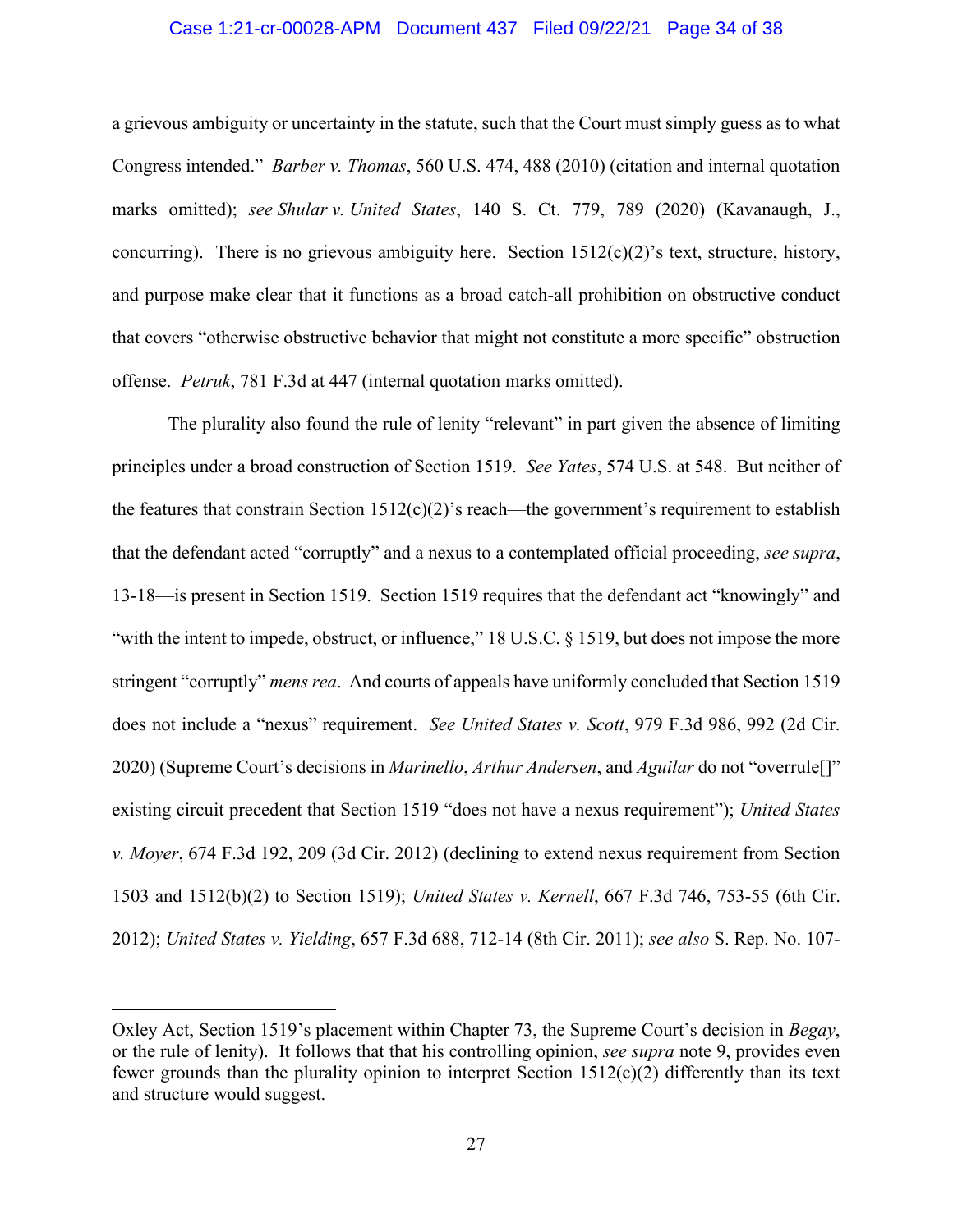#### Case 1:21-cr-00028-APM Document 437 Filed 09/22/21 Page 35 of 38

146, at 14-15 ("[Section 1519] is specifically meant not to include any technical requirement, which some courts have read into other obstruction of justice statutes, to tie the obstructive conduct to a pending or imminent proceeding or matter.").

To be sure, no court appears to have applied Section  $1512(c)(2)$  to conduct precisely akin to the defendants' alleged actions, namely, pushing past barricades to force their way past many assembled law enforcement officers into a congressional proceeding in an effort to halt or delay that proceeding. Even if Section  $1512(c)(2)$ 's application to this case was "not expressly anticipated by Congress," that alone "does not demonstrate ambiguity; instead, it simply demonstrates the breadth of a legislative command." *Bostock v. Clayton Cnty., Georgia*, 140 S. Ct. 1731, 1749 (2020) (internal quotation marks and brackets omitted). That is so even if the statute's application in a particular case "reaches 'beyond the principal evil' legislators may have intended or expected to address." *Id.* (quoting *Oncale v. Sundowner Offshore Servs., Inc.*, 523 U.S. 75, 79 (1998)). If certain policy considerations for a narrowed view of the statute "suggest that the current scheme should be altered," *Intel Corp. Inv. Policy Comm. v. Sulyma*, 140 S. Ct. 768, 778 (2020), "[r]esolution of the pros and cons of whether a statute should sweep broadly or narrowly is for Congress," *United States v. Rodgers*, 466 U.S. 475, 484 (1984).

## **IV. Even if Section 1512(c)(2) required that the obstructive act relate to documentary or tangible evidence, the defendants' alleged conduct would be covered.**

At a bare minimum, Section  $1512(c)(2)$  covers conduct that prevents the examination of documents, records, and other nontestimonial evidence in connection with an official proceeding. If, for example, the defendants had corruptly blocked the vehicle carrying the election returns to the Capitol for congressional examination at the certification proceeding, that conduct would clearly fit within Section 1512(c)(2). Section 1512(c)(2) would likewise cover blocking a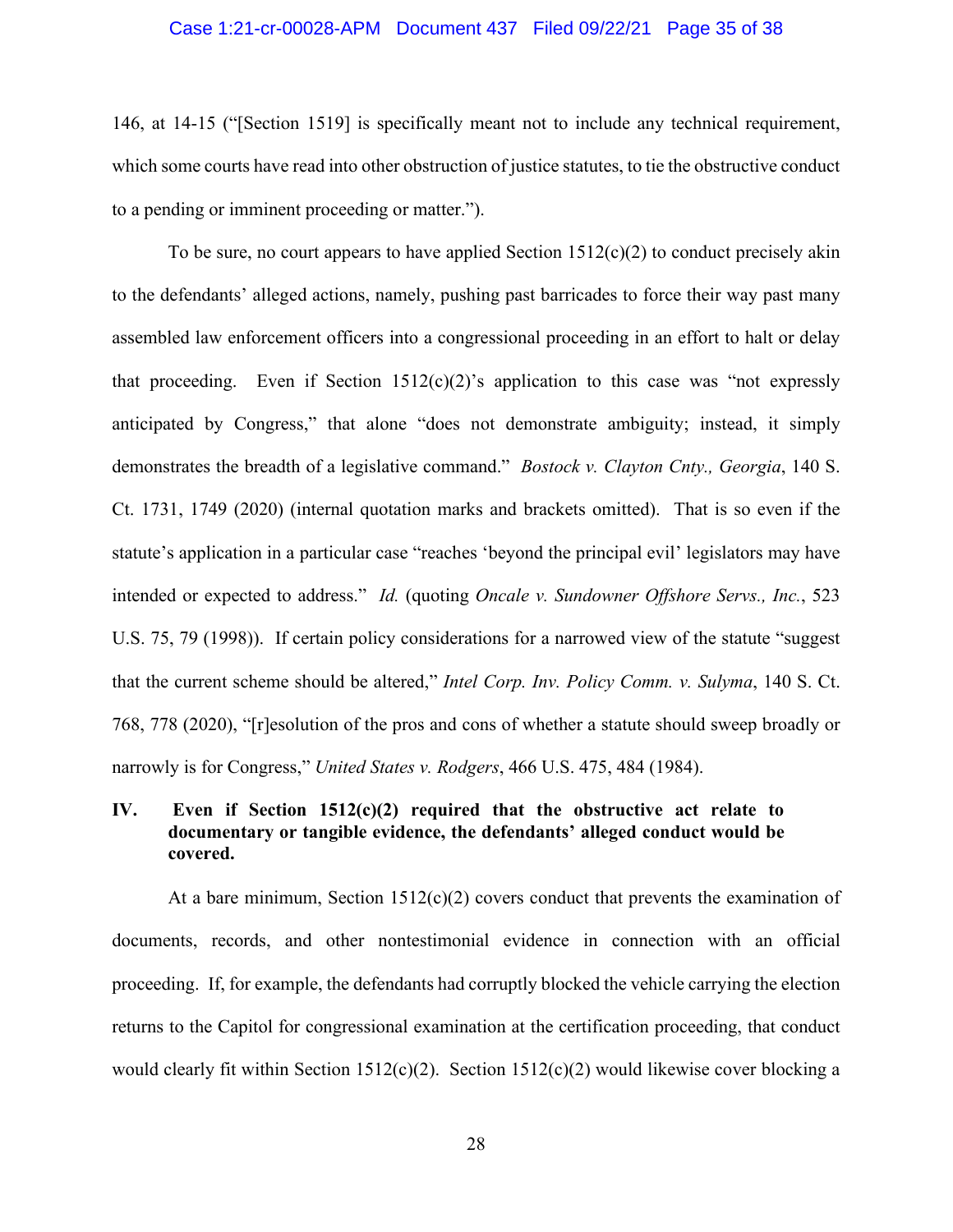#### Case 1:21-cr-00028-APM Document 437 Filed 09/22/21 Page 36 of 38

bus carrying the Members of Congress to the Capitol to examine the election returns at the certification proceeding. And it just as readily covers displacing the Members of Congress from the House and Senate Chambers, where they would examine and discuss those returns and other records.

No court following *Yates* has adopted an interpretation of Section 1512(c)(2) that limits it to document-focused obstructive conduct. *See, e.g.*, *Petruk*, 781 F.3d at 447-48; *De Bruhl-Daniels*, 491 F. Supp. 3d at 251; *Cervantes*, 2021 WL 2666684, at \*6. But even were this Court to adopt the limitation that Section 1512(c)(2) "requires some nexus to tangible evidence," *Singleton*, 2006 WL 1984467, at \*3, or a "tangible object," *Hutcherson*, 2006 WL 270019, at \*2, the defendants' alleged conduct in counts 1 and 2 would still fall within the scope of Section  $1512(c)(2)$  because the defendants "otherwise obstruct[ed], influence[d], or impede[d]" Congress's ability to review documents that it was constitutionally and statutorily required to receive and act upon, thereby obstructing the certification of the Electoral College vote.

The certification of the Electoral College vote is rooted in federal constitutional and statutory law, *see* Fifth Superseding Indictment, ECF 328, at ¶ 4, that requires the creation and consideration of various documents. Under the Twelfth Amendment, the state Electors must "vote by ballot," marking one set of ballots for the individual voted for as President and "distinct ballots" for the vice-presidential selection. U.S. Const. amend. XII. The Electors must then create "lists" of the presidential and vice-presidential candidates who received votes, "which lists they shall sign and certify, and transmit sealed to the seat of the government of the United States." *Id.* These certified lists, or "certificates," are then opened by the President of the Senate "in the presence of the Senate and House of Representatives." *Id*. After opening them, the President of the Senate hands the certificates to two appointed "tellers," who in turn create a new "list" that comprises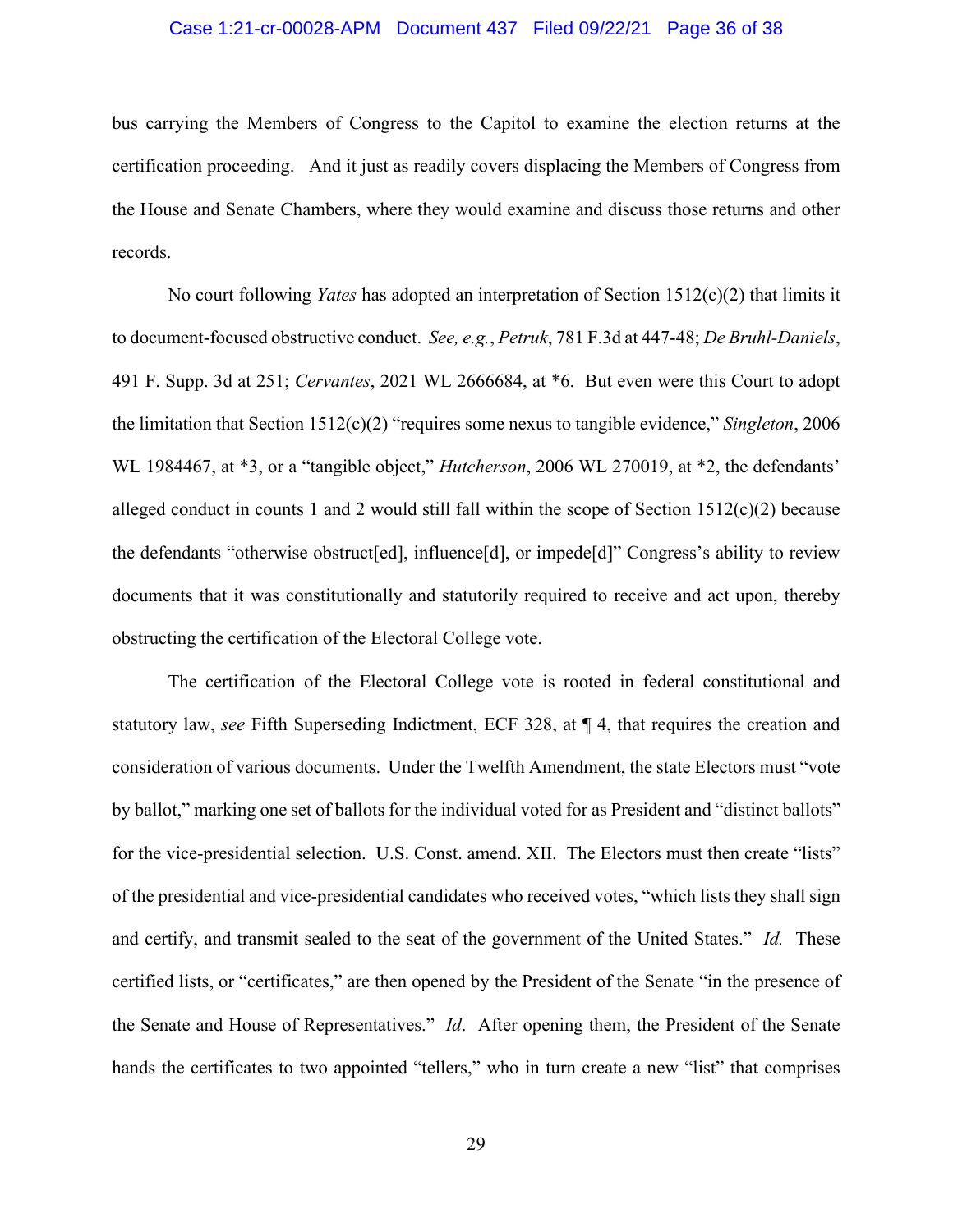#### Case 1:21-cr-00028-APM Document 437 Filed 09/22/21 Page 37 of 38

"the votes as they shall appear from the said certificates." 3 U.S.C. § 15. During the reading of the certificates, the President of the Senate must open the floor to objections; any objection "shall be made in writing . . . and shall be signed by at least one Senator and one Member of the House of Representatives." *Id.* Congress's certification of the Electoral College vote, therefore, operates through a deliberate and legally prescribed assessment of ballots, lists, certificates, and, potentially, written objections.

Had the defendants sought to alter or destroy any of those documents, they also would have violated Section 1512(c)(1). Instead, the defendants allegedly sought to stop the Members of Congress from reviewing those constitutionally and statutorily mandated documents at a proceeding to certify the results of the 2020 presidential election. Fifth Superseding Indictment, ECF 328, at ¶ 37. Because the defendant's alleged conduct thus precluded a full and fair examination of physical or documentary evidence at an official proceeding, the indictment's allegations would satisfy any extratextual "requirement" in Section 1512(c)(2) "for some nexus to a document or other tangible evidence." *Singleton*, 2006 WL 1984467, at \*5.12

#### **CONCLUSION**

For the reasons given here and in the government's omnibus opposition to the defendants' motions to dismiss (ECF 313), the Court should deny those dismissal motions.

<sup>&</sup>lt;sup>12</sup> Relatedly, if Section 1512(c)(2) were construed to contain an extratextual requirement for some nexus to an effect on a witness or other individual appearing at an official proceeding, the indictment's allegations that the defendants' actions forced the evacuation of the Members of Congress from their respective chambers, *see* Fifth Superseding Indictment, ECF 328, at ¶ 8, would suffice.